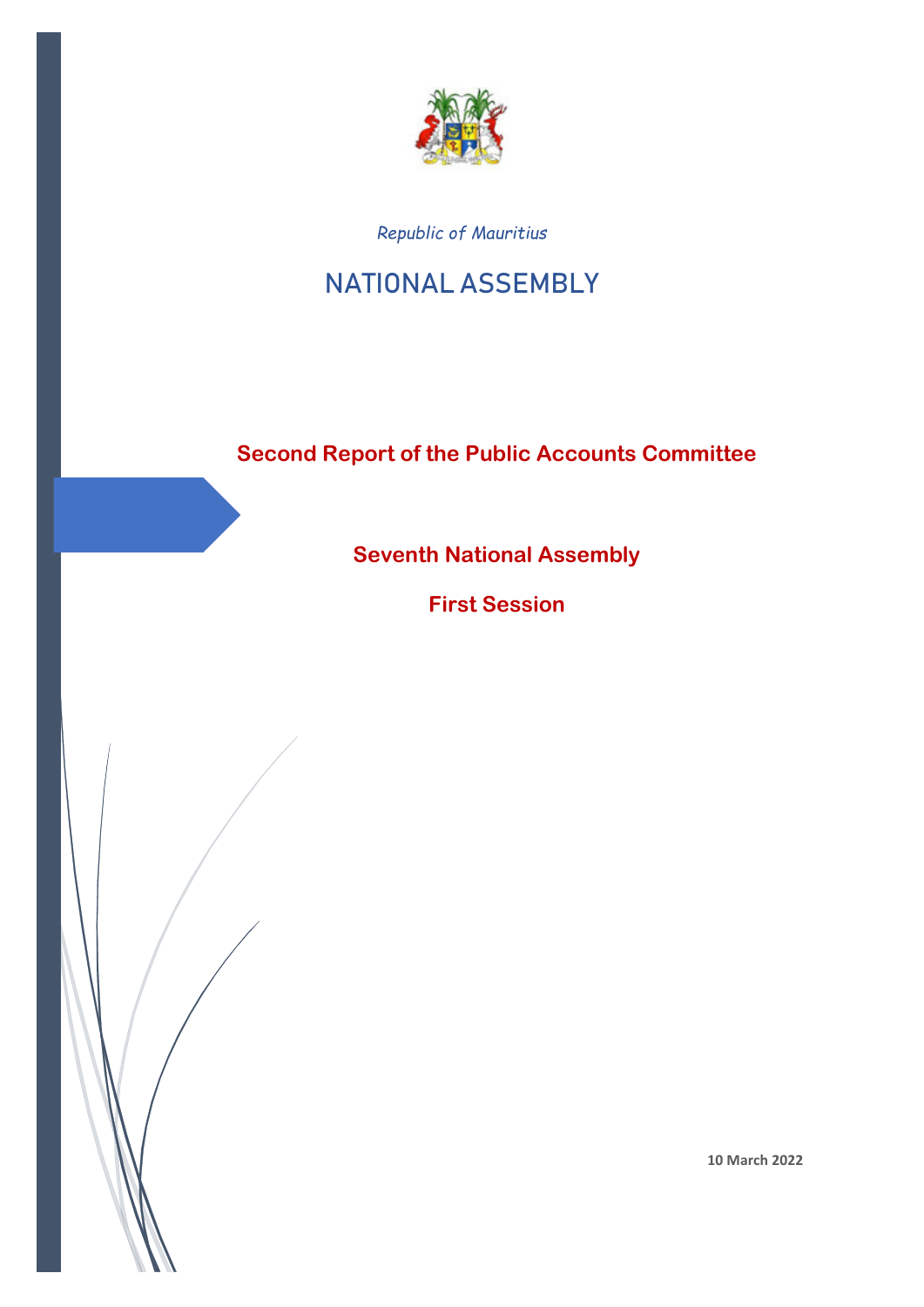# **Table of Contents** Pages

| яσρ<br>۷<br>., |
|----------------|
|----------------|

| 1.0 | Establishment of the Committee           |                                                                    | 1              |
|-----|------------------------------------------|--------------------------------------------------------------------|----------------|
| 2.0 | Findings and Recommendations             |                                                                    |                |
|     | 2.1                                      | <b>COVID-19 Related Expenditure</b>                                | $\overline{3}$ |
|     | 2.2                                      | Ministry of Health and Wellness                                    | 8              |
|     | 2.3                                      | Ministry of Industry, Commerce and Consumer Protection             | 11             |
|     | 2.4                                      | Ministry of Blue Economy, Marine Resources, Fisheries and Shipping | 13             |
|     | 2.5                                      | Ministry of Gender Equality, Child Development and Family Welfare  | 16             |
|     | 2.6                                      | Ministry of Housing and Lands                                      | 24             |
|     | 2.7                                      | Ministry of Defence and Rodrigues (Police Service)                 | 29             |
| 3.0 | Model Law on Public Financial Management |                                                                    | 32             |
| 4.0 | Conclusion                               |                                                                    | 33             |
| 5.0 | Acknowledgement                          |                                                                    |                |
|     | Appendix                                 |                                                                    | 35             |
|     |                                          |                                                                    |                |

Standing Order 69(2) of the Standing Orders and Rules of the National Assembly (1995)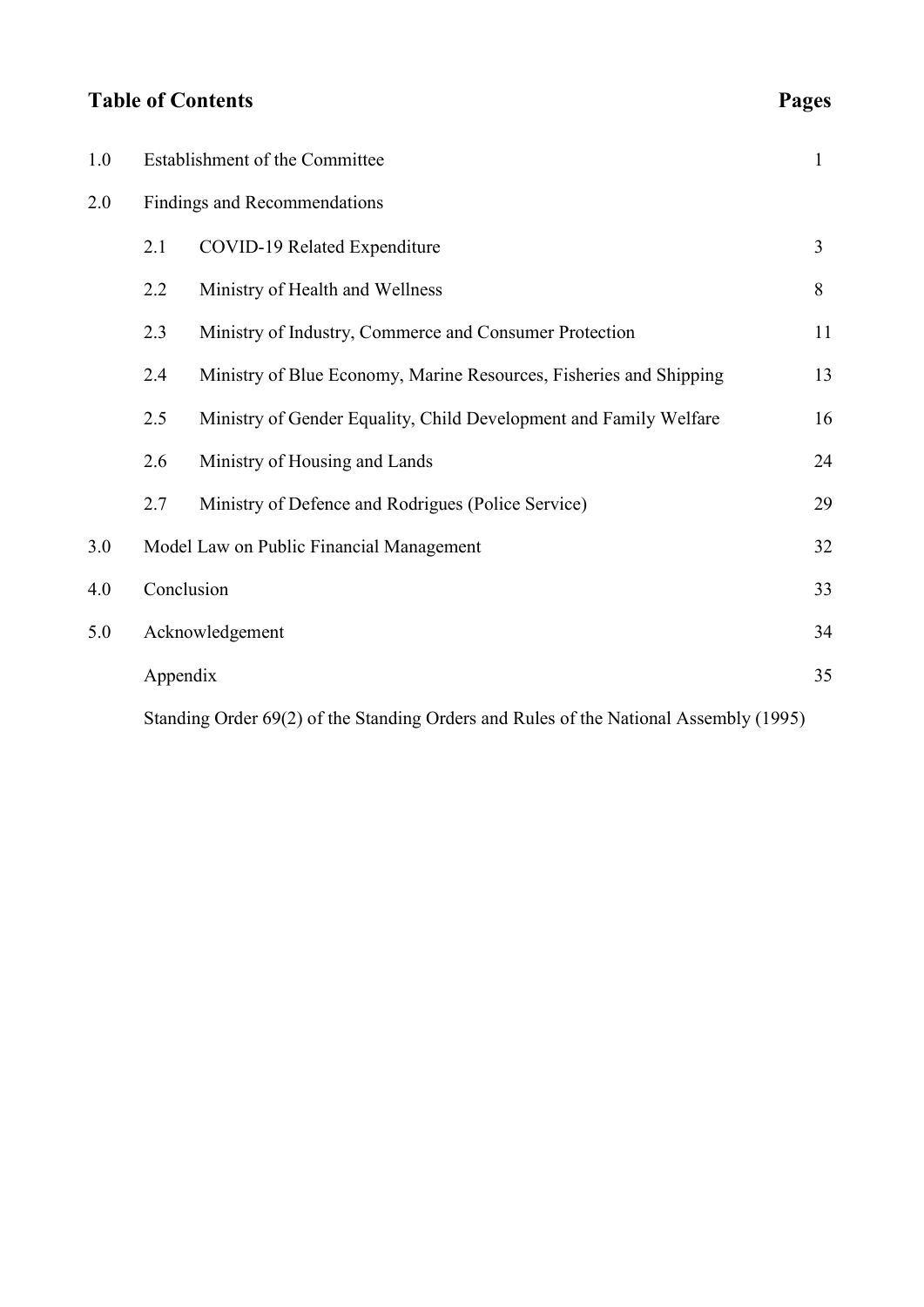# **1.0 ESTABLISHMENT OF THE COMMITTEE**

- 1.1 On 29 March 2021, Your Committee was reconstituted by the Committee of Selection and on 30 March 2021, Mr Speaker appointed the undersigned as Chairperson of Your Committee. Your Committee is comprised as follows:
	- 1. Hon. Muhammad Reza Cassam Uteem, MP, Chairperson
	- 2. Hon. (Ms) Naveena Ramyad, MP, Chief Government Whip
	- 3. Hon. Patrice Kursley Armance, MP, Opposition Whip
	- 4. Hon. Rajanah Dhaliah, MP, Parliamentary Private Secretary
	- 5. Dr the Hon. Muhammad Ismaël Rawoo, MP, Parliamentary Private Secretary
	- 6. Hon. Jean Francisco François, MP, Parliamentary Private Secretary
	- 7. Hon. Rameswar Doolub, MP
	- 8. Dr the Hon. Mahend Gungapersad, MP
	- 9. Hon. Darmarajen Nagalingum, MP
- 1.2 Your Committee derives its powers under Standing Order 69(2) of the Standing Orders and Rules of the National Assembly (1995), an extract of which is set out in the Appendix to this Report.
- 1.3 Your Committee
	- (a) is constituted of 9 members of parliament, both from government and opposition sides;
	- (b) is by convention, chaired by a member of the opposition;
	- (c) examines audited accounts showing the appropriation of the sums granted by the Assembly to meet public expenditure;
	- (d) is mandated to examine such other accounts laid before the Assembly as the Assembly may refer to Your Committee together with the Director of Audit's report thereon. However, no such referral has been made;
	- (e) meets regularly and the members are assisted by the Director of Audit and his staff, by the representatives of the Ministry of Finance, Economic Planning and Development and by the staff of the Accountant General. Accounting officers of ministries and departments and their representatives attend the hearings to give evidence;
	- (f) holds its meetings in camera without any disclosure of the proceedings; and
	- (g) is served by the Clerk of the National Assembly, assisted by the Deputy Clerk and the Clerk Assistants.
- 1.4 Your Committee met on 24 occasions since the reconstitution thereof.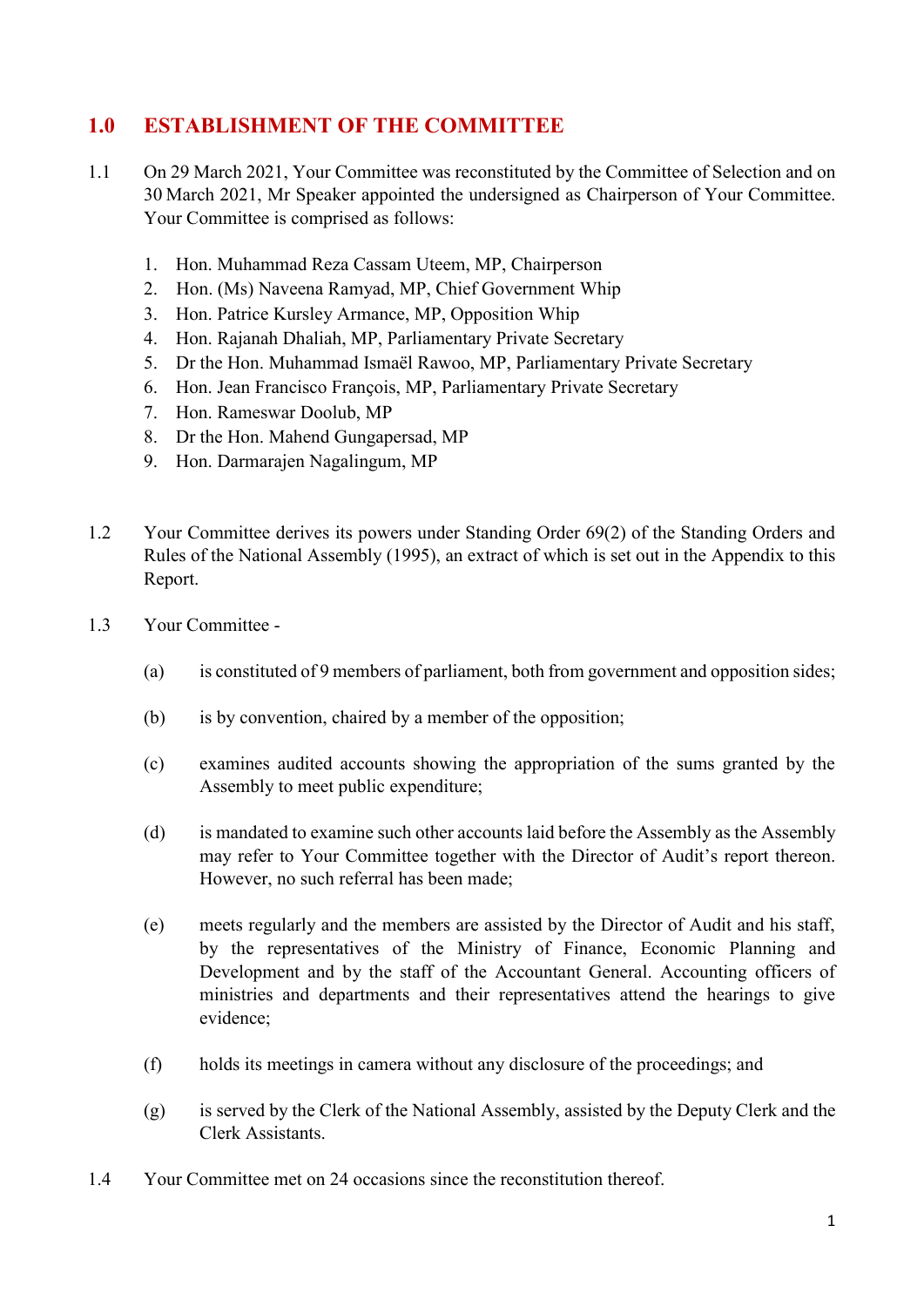- 1.5 Members of Your Committee worked collectively and in a bipartisan manner to fulfil the duties thereof
- 1.6 The main duties of Your Committee is to examine and report on the efficiency, effectiveness and economy with which ministries, government departments and other bodies have used resources put at their disposal. Your Committee also examines compliance with the principles of good governance and reports as to whether value for money has been obtained when spending the taxpayer's rupee.
- 1.7 Your Committee examined the Reports of the Director of Audit for fiscal years 2018-2019 and 2019-2020, respectively, during which Your Committee held several meetings with accounting officers and senior staff members of selected ministries and departments.
- 1.8 Your Committee could not hold meetings for several weeks because of the national lockdown period due to COVID-19 pandemic.
- 1.9 Your Committee was equally unable to carry out site visit/s in Rodrigues due to travel restrictions imposed amid COVID-19 pandemic and as a result of which, Your Committee could not examine the Reports of the Director of Audit relating to the Rodrigues Regional Assembly for the fiscal years under review.
- 1.10 Unfortunately, at the time of examination by Your Committee of a few ministries, the Accounting Officers who were convened before Your Committee, had certain difficulties accounting for the year under review inasmuch as they were not the ones who were in charge of the said ministries at the material time. Nonetheless, they conceded that there were room for improvement to ensure that procurement be conducted in a way as to ensure that value for money is obtained in an effective and timely manner, for public expenditure.
- 1.11 This Report of Your Committee sets out the findings and recommendations of the hearings carried out with representatives of various ministries in the order they were convened.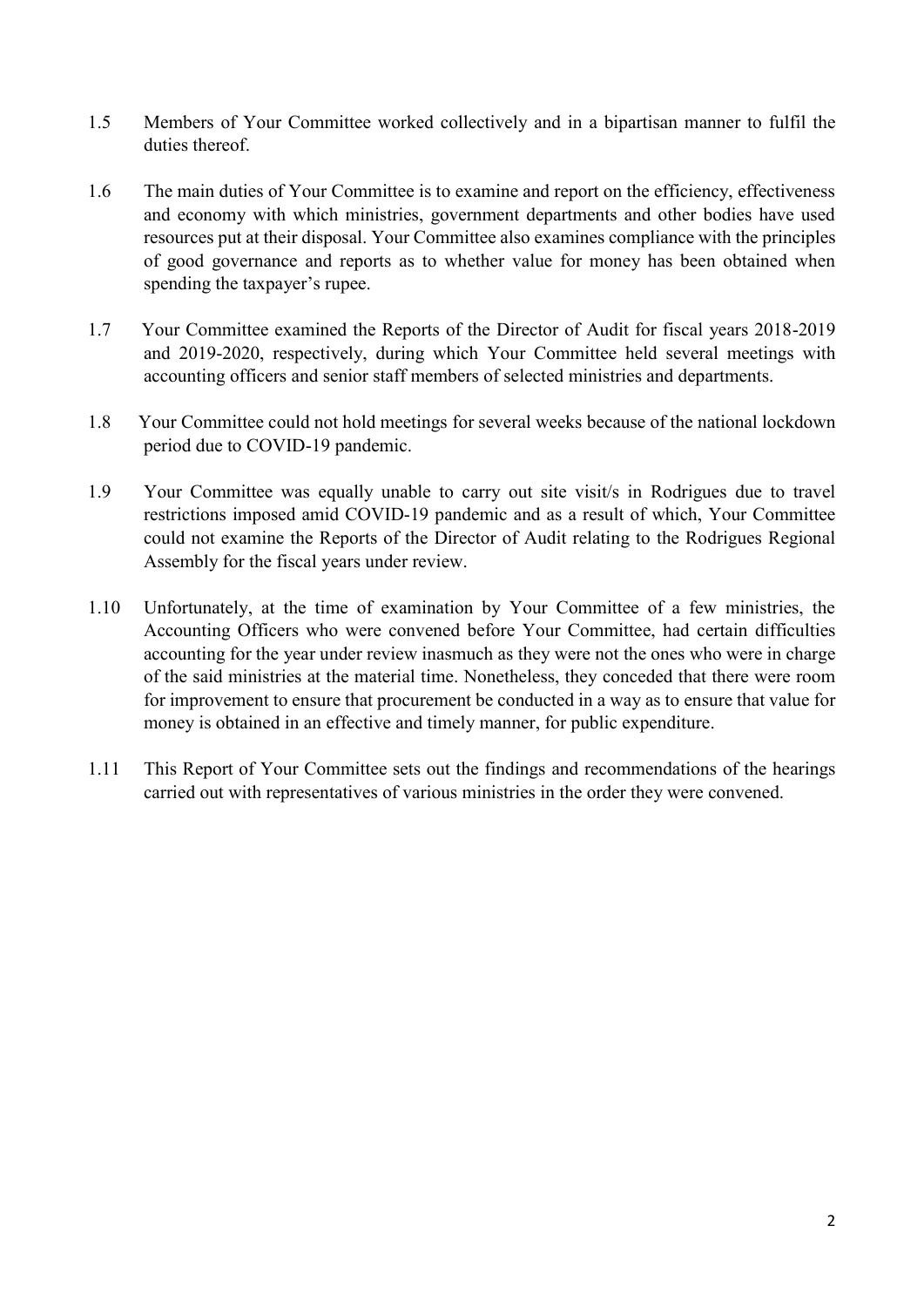# **2.0 FINDINGS AND RECOMMENDATIONS**

# **2.1 COVID-19 Related Expenditure**

# **2.1.1 Hearing**

- Your Committee met with representatives of the Ministry of Health and Wellness, the Ministry of Industry, Commerce and Consumer Protection and the State Trading Corporation involved in the emergency procurement exercises following the COVID-19 Pandemic on no less than 7 occasions because of the amount spent on procurement and the exceptional conditions prevailing during the COVID-19 Pandemic.
- At the very outset, it must be highlighted that seeking information from the representatives of the above-mentioned ministries was not easy at all.
- Your Committee was informed that the Senior Chief Executive, involved in the procurement of COVID-19 related items of the Ministry of Health and Wellness had retired and a newly appointed Acting Senior Chief Executive was responsible to answer our queries. The Supervising Officer of the Ministry at that time had also retired. Unfortunately, the representative of the Ministry could not provide accurate information as she was new to the Ministry and could only rely on information provided to her by the official of the Ministry and what was recorded in the files.
- Your Committee was not provided with adequate information and was left in the dark on such crucial matters as to who chose the suppliers, why were such suppliers chosen, what steps had been taken to ensure that we were getting value for money and why were records not properly kept in breach of Directive 44 (see paragraph 2.1.2).
- Your Committee was also surprised to learn that despite the comments of the Director of Audit and the serious irregularities that he highlighted in his observations in his 2019-20 Report, no action or sanction has been taken against anybody involved in the said emergency procurement exercises.

# **2.1.2 Findings**

- The Director of Audit devoted a whole chapter of his Report for 2019/2020 on COVID-19 related expenditure and concluded that "*the audit exercise has revealed amongst others that there was a lack of proper planning, absence of proper documentation at the different stages of the procurement process, non-compliance with the legal requirements and value for money was not obtained*". Your Committee has reached the same conclusion.
- From the testimony of the various representatives from the Ministry of Health and Wellness, the Ministry of Industry, Commerce and Consumer Protection and the State Trading Corporation, it would appear that the emergency procurement exercises during the COVID-19 pandemic were carried out as follows:
	- A High Level Committee was set up on 31 January 2020 chaired by the Prime Minister and consisted of various Ministers including the Minister of Health and Wellness and the Minister of Industry, Commerce and Consumer Protection with a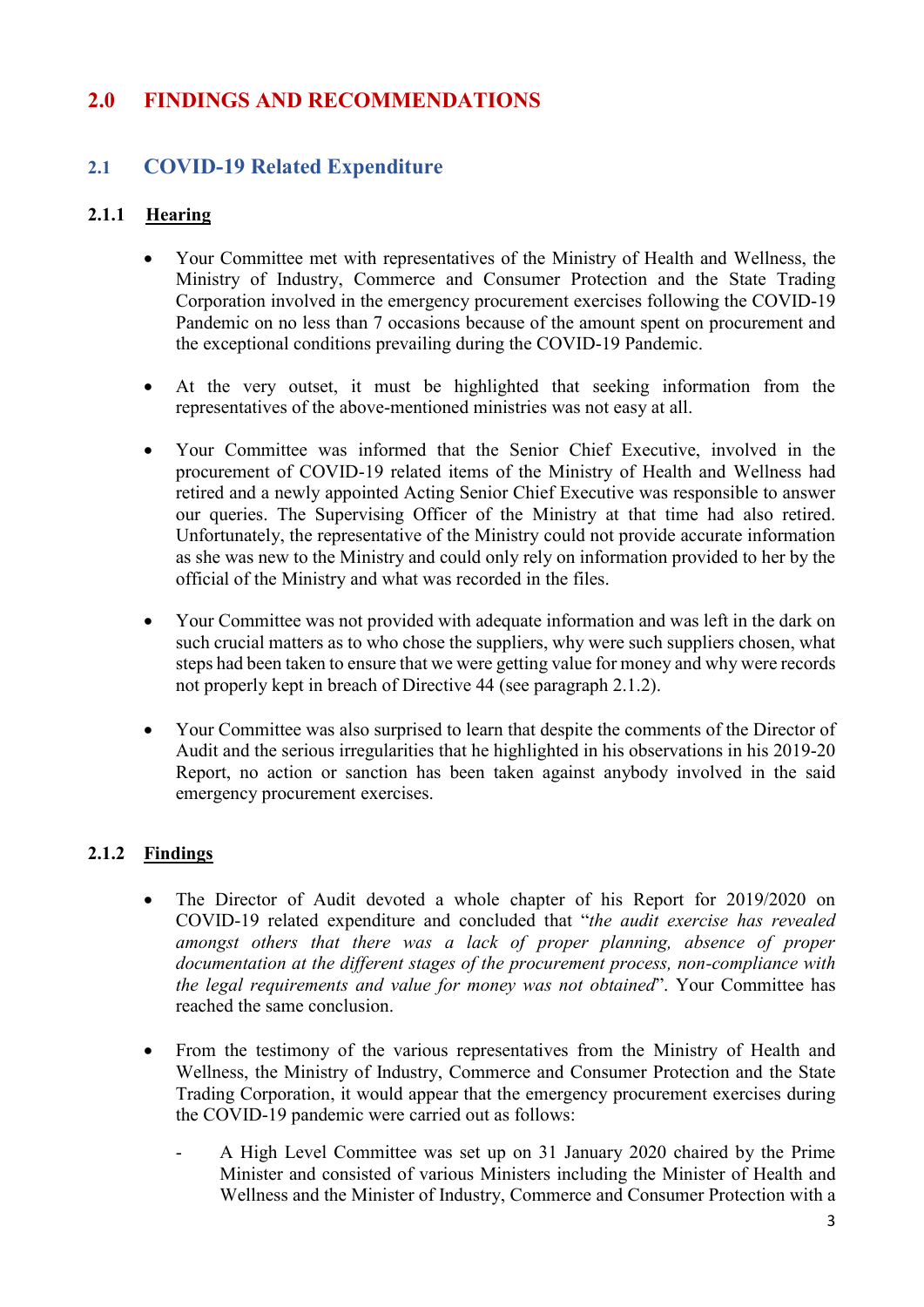view to monitoring the COVID-19 pandemic situation locally and internationally and ensure a proper coordination amongst the ministries concerned;

- Directive No. 44 was issued by the Procurement Policy Office on 19 March 2020 setting out the procedure which public bodies must follow to undertake emergency procurement under section 21 of the Public Procurement Act 2006 to combat the spread of COVID-19 virus in Mauritius.
- The respective Accounting Officer of the Ministry of Health and Wellness and the Ministry of Industry, Commerce and Consumer Protection determined that emergency procurement be resorted to for the procurement of certain medical products, drugs and equipment and used the direct procurement method.
- At the level of the Ministry of Health and Wellness, a technical committee was set up to look into the technical part and specification for procurement and a Committee of Needs was set up which identified the medical products to be procured and the quantities needed. The procurement requirement is approved by the Accounting Officer of the Ministry.
- Only 35% in value of the procurement of some Rs 1.7 billion for medical products was done at the level of the Ministry of Health and Wellness and the remainder was done at the level of the Ministry of Industry, Commerce and Consumer Protection through the State Trading Corporation. According to the representative of the Ministry of Industry, Commerce and Consumer Protection that decision was taken by the High Level Committee. However, there was no record for such a decision.
- For those procurement exercises carried out by the Ministry of Industry, Commerce and Consumer Protection, Your Committee was informed that the specifications for the medical products were received from the Ministry of Health and Wellness and the actual purchase was done through the State Trading Corporation. The representative of the State Trading Corporation informed Your Committee that the State Trading Corporation was merely executing instructions received from its parent Ministry and acting as paying agent. The payment made by the State Trading Corporation to suppliers was subsequently reimbursed by the Ministry of Health and Wellness.
- Contracts for the supply of medical equipment and products including masks and ventilators were awarded to suppliers who were not registered suppliers and who had no track record of supplying such products and equipment. No due diligence exercise had been effected on these suppliers in breach of Regulation 10 of the Public Procurement Regulation. In several cases, full contract amount was paid to the supplier before the products were delivered. Contrary to established practice, no bank guarantee was provided in connection with the advance payments.
- No record was kept in respect of the choice of the suppliers and the reasonableness of the prices quoted by them in breach of Directive 44 and of the Public Procurement Act.
- There was no proper contract executed for the supply of several medical products and no penalty clause for late delivery and for defective products.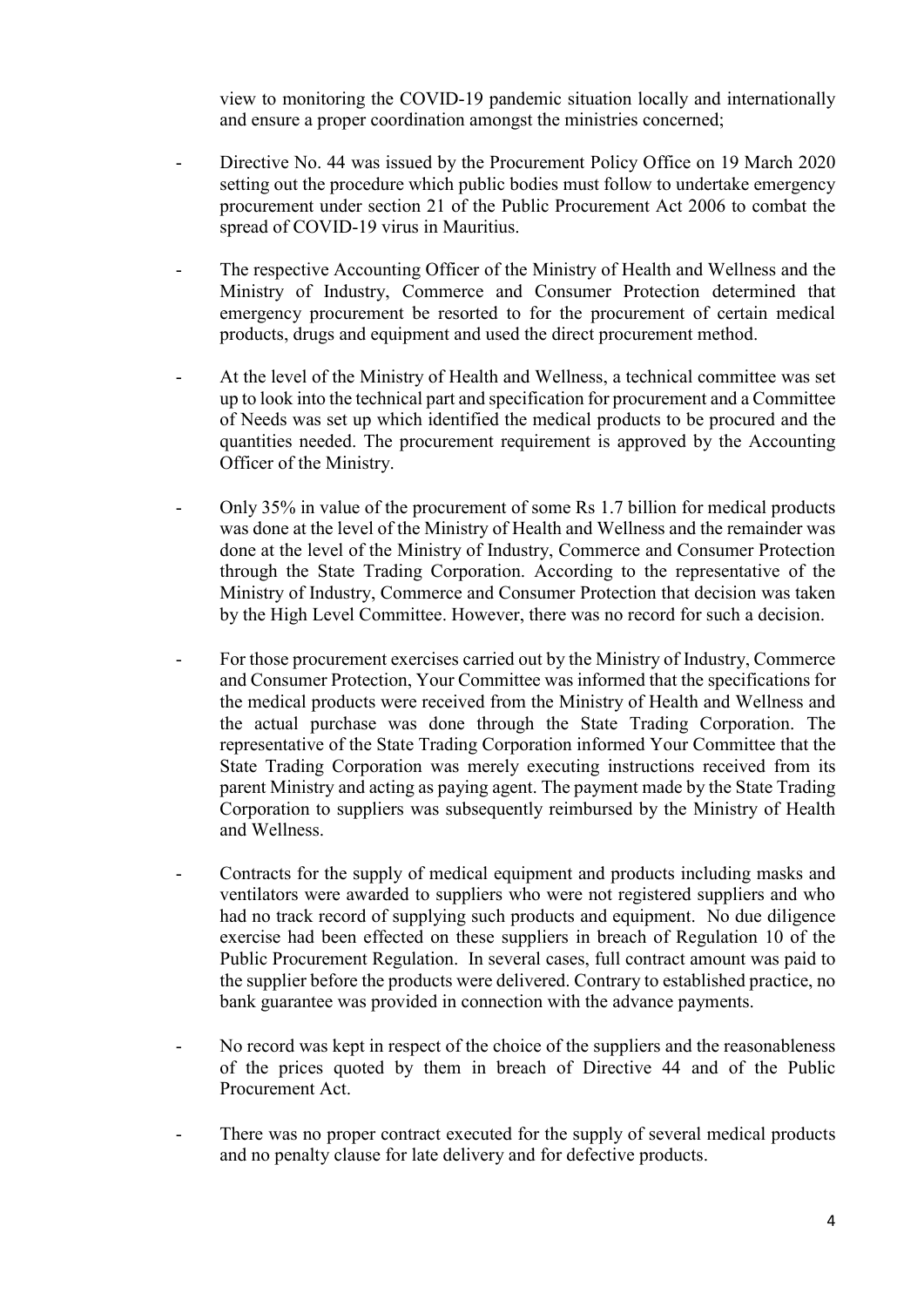- When confronted with the major shortcomings and irregularities in the procurement exercise, one representative of the Ministry of Health and Wellness simply stated that they were "*saving lives*" and were working under pressure.
- The representative of the Ministry of Industry, Commerce and Consumer Protection told Your Committee that "*the instructions I received for the award of the contract for the nasal swabs and for the other two equipment were verbal instructions that I received from my Minister*".

He drew Your Committee's attention to section 68 of the Constitution which provides that "*where any Minister has been charged with responsibility for the administration of any department of Government, he shall exercise general direction and control over that department and, subject to such direction and control, any department in the charge of a Minister (including the office of the Prime Minister or any other Minister) shall be under the supervision of a Permanent Secretary or of some other supervising officer whose office shall be a public office"*.

He then told Your Committee that "*an instruction to effect a policy procurement, emergency procurement in/during a pandemic is of a policy nature and has to be acted upon. I dutifully acted on that*."

He did not have any records of instructions received from his Minister because they were all verbal.

- The representative of the Ministry of Health and Wellness also confirmed that "*when the Minister comes from the Committee, the Minister received instructions and we execute as executors of decisions, of policy decision*." However, she did not have copy of any minutes evidencing such instructions given by the Minister or the Committee.
- Your Committee notes with concern that hundreds of millions of rupees worth of contract had been awarded during the COVID-19 pandemic without any record being kept as to who took the decision to award those contract to suppliers (some of whom were not registered suppliers) and who approved the price to be paid for those products.
- Your Committee takes a very serious view of the representation made by the representatives of the Ministries that they were executing instructions from their respective Minister. It is ultimately the responsibility of the Accounting Officer to see to it that all procurement activities are carried out in accordance with rules and regulations. Ministers should not get involved in the procurement exercise.

# **2.1.3 Specific Findings**

#### **Contract Awarded To Unknown Suppliers**

 Your Committee was informed that two companies which were awarded contracts for supply of masks under the emergency procurement were not on the approved list of suppliers of the Ministry, namely Red Jewel Ltd and Gitanjali Co. Ltd. No due diligence was carried on Red Jewel Ltd and Gitanjali Co. Ltd and there was no evidence of any track record of these companies supplying masks of the required specification. There was no record as to whether known suppliers had been contacted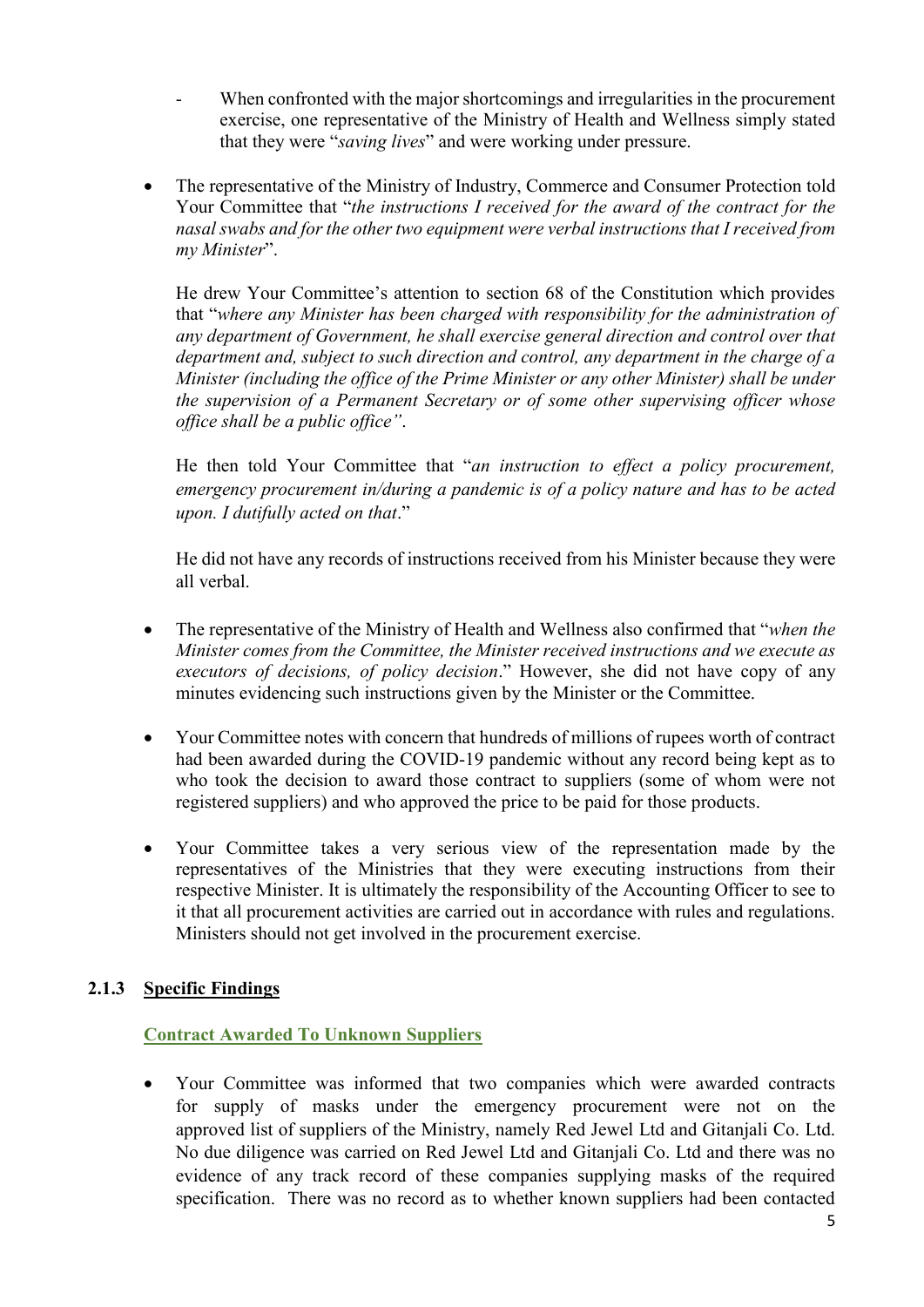and were unable to supply the masks before the contract was awarded. There was no record as to how these companies, during lockdown, came to know that the Ministry of Health and Wellness was purchasing masks. And even more surprisingly there was absolutely no record of any attempt by the Ministry of Health and Wellness to negotiate with these companies for a reduction in prices to get value for money.

 Your Committee was informed by the representatives of the Ministry of Health and Wellness that save for the procurement of ventilators, no specifications or list of suppliers were supplied to the Ministry of Industry, Commerce and Consumer Protection or to the State Trading Corporation. They could not explain how a contract for Rs 44 million had been awarded to AV Techno-World Co. Ltd which was not a registered supplier.

#### **Pack & Blister Co. Ltd**

With regards to Pack & Blister Co. Ltd. which again was an unregistered supplier, the representatives of the Ministry of Health and Wellness informed Your Committee that there was no record as to how Pack & Blister Co. Ltd. was chosen for the supply of ventilators. The Ministry through the State Trading Corporation ordered 50 ventilators of the make Aeomed VG70 from catalogues received from Pack & Blister Co. Ltd and paid some Rs 77.9 million in advance for these ventilators. However, the supplier subsequently informed the Ministry that it will not be able to supply Aeomed VG70 but will instead supply AeroDuo ventilators. Surprisingly the Ministry accepted the AeroDuo ventilators without any revision in prices. The ventilator delivered did not meet the requirement of the Ministry even after they were calibrated by technicians from abroad. As a result, the ventilators were never used and were returned to the supplier. Up to now the Ministry has not recovered the amount paid for these ventilators which did not meet its requirements. The representative of the Ministry justified the placing of the order with Pack & Blister Co. Ltd in the following terms "*either we take it or we leave it. If we leave it, we are going to lose about 100 people per day*". Your Committee is of the view that by ordering ventilators manufactured by an unknown manufacturer from an unknown supplier without any due diligence, the Ministry did not act reasonably and, in fact, recklessly had put the lives of Mauritians at risk through lack of ventilators.

#### **Pharmaceutical Products**

 With respect to the purchase of drugs, the representative of the Ministry of Health and Wellness justified the direct purchase from a single supplier, who was not a regular supplier, at an inflated value on the following terms "*It was a panic purchase. We had to save lives*." He also explained that "*when the purchase was done in a panic, some documents were not submitted at the time of the proposal, which came up totally complete afterwards*". Your Committee was not convinced by the explanation of the representative of the Ministry of Health and Wellness the more so when some of the drugs procured under emergency procurement were delivered 6 months after procurement. Your Committee fully endorses the following remarks of the Director of Audit "*nothing justifies the flouting of the principles of good governance, especially when it involves public funds*".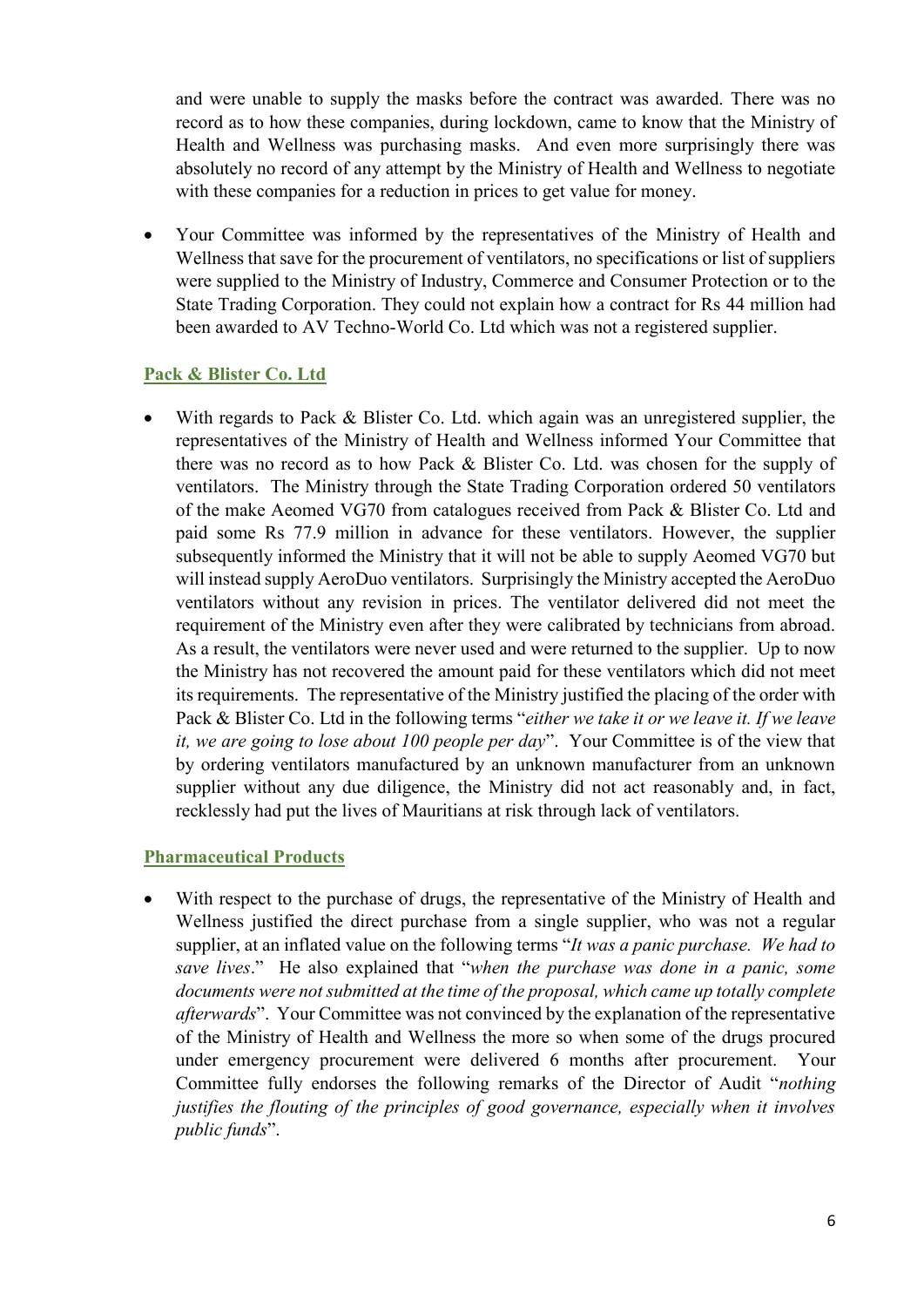#### **2.1.4 Recommendations**

- **There should be a clear demarcation between the responsibility of the Minister in making policy decision and the responsibility of the Accounting Officer and other staff of the Ministry in carrying out procurement exercises.**
- **During emergency procurement, provisions of the Public Procurement Regulations and the Directive issued by the Procurement Policy Office must be strictly adhered to.**
- **Proper negotiations must be carried with prospective suppliers even during an emergency procurement to ensure that value for money is obtained.**
- **Proper record needs to be kept, proper approvals must be sought, and legal procedures need to be followed when effecting any procurement.**
- **There should be accountability at each level and stage during the procurement exercise.**
- **At the level of the Ministry, the internal audit should carry out its duty with due diligence.**
- **Cases of misuse of public funds and maladministration should be sanctioned.**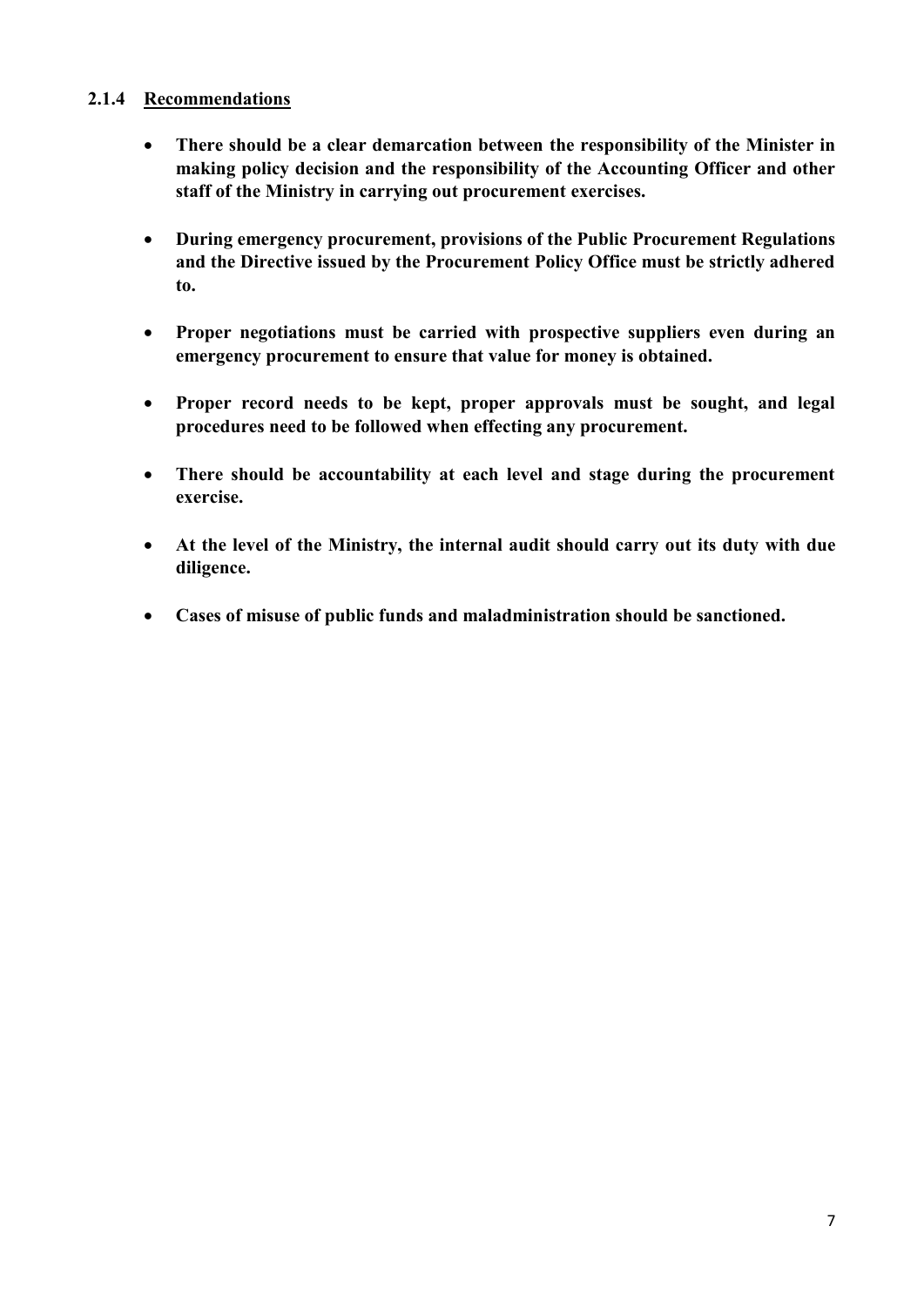# **2.2 Ministry of Health and Wellness**

# **2.2.1 Hearings**

- The administrative staff of the Ministry of Health and Wellness were all new to the Ministry and hence found it extremely difficult to be clear in their answers. They referred to files but also stated that most of the communications were verbal because of exigencies posed by the COVID-19 protocol.
- The officers were very approximate in their delivery and most of the time it seemed that there is a silo within the Ministry.
- The administrative wing is completely detached from the technical wing of the Ministry and hence their deliberations were completely different on the same specific matter. It seems that only files are transferred from a department to another up the hierarchy without any communication, discussion and deliberation.
- The representatives of the Pharmacy Unit of the Ministry were completely at a loss and provided approximate information. Their information was so unclear that it not only verged on approximation but many a times they were completely inaccurate and misleading. The facts as revealed in the numerous briefs and proofs provided on request by the Ministry turned out to be completely different.
- The Pharmacy Unit seems to be completely detached to the processes, practice and management of the Ministry and works as a full separate entity, on its own.

# **2.2.2 Findings**

- For a Ministry having a such big portfolio for expenditure, Your Committee was surprised by the attitude of the staff towards accountability and justification of expenditure.
- They have a traditional way of procurement to which they are adhering since the past 30 years. The needs and capacity have changed and the financial portfolio has increased many folds, but the same old fashion way of procurement, identification of needs and balancing needs to supply has remained stagnant causing loss of important resources and loads of wastage.
- However, there does not seem to be any feedback loops, check and balance principles as well as evaluation procedures in any system or methods used by this Ministry.
- The main problems that have been noted during the deliberation is that, the technical officers of the Ministry seem to exert a full monopoly on establishing specifications, procurement and bid evaluation procedures. There seem to be a conflict of interest as they are the same officers who identify the needs, the quantity needed, the specification of the product needed and they are the same officers who contact the suppliers, evaluate their bids and give their consent to procure.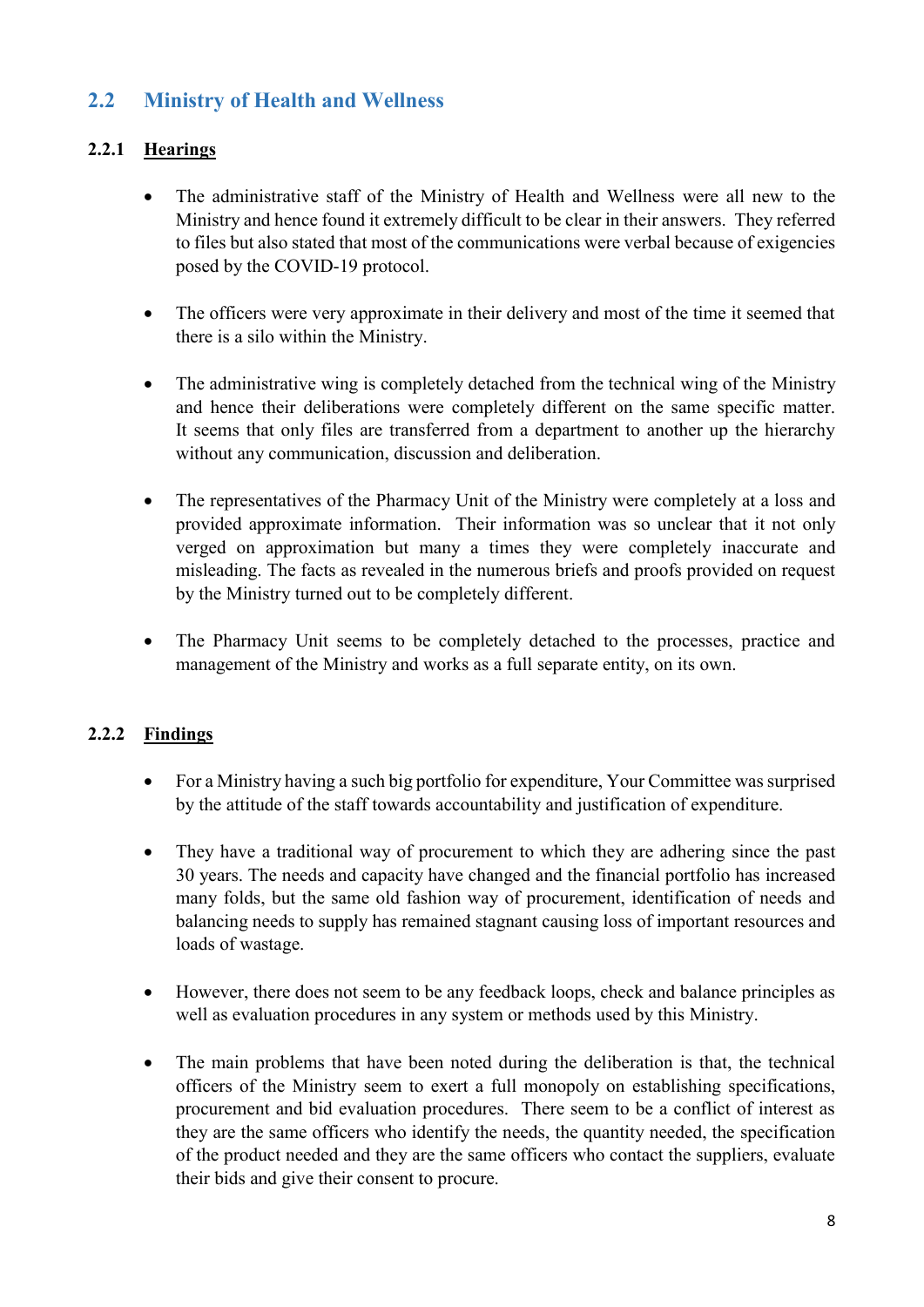- This overlap all along create an opacity that is difficult to evaluate in the absence of written evidence and proper filing.
- It has been noted that responsible officers of the Ministry of Health and Wellness interprets circulars issued by the Procurement Policy Office as per their convenience. The different heads interpret differently and there is no uniformity in procurement procedures.

# **2.2.3 Recommendations**

- **Over the years, the Ministry of Health and Wellness has been taken to task because of inadequacies and errors made in the procurement of medical equipment and items. Such bad practices have led to wastage of public funds and opacity in the way procurement has taken place. Your Committee recommends that the Department dealing with procurement should strictly follow legal provisions regarding Transparency, Accountability and Good Practices.**
- **Interpretation of circulars, directives and regulations needs to be updated and uniformized across the whole Ministry.**
- **In house capacity building specific to the Ministry needs to be devised and given throughout the hierarchy on the same platform. A discrepancy in interpretation has been noted all along and an opacity in the purpose and strategic plan causes officers to understand and interpret the same information differently, causing delays, bottlenecks and loss of funds.**
- **A uniformized and detailed procedure flowchart with proper feedback loops and evaluation loops for procurement need to be set up by the Procurement Policy Office and the said office should empower the staff of the Ministry of Health and Wellness through regular in house workshops.**
- **Since procurement seems to be a major activity of the Ministry of Health and Wellness, Your Committee suggests that the Procurement Policy Office provides a full-time assistance to the Ministry to help them establish clear-cut procedures and systems based on procurement laws, directives and regulations applicable.**
- **There seem to be too many overlaps in procedural flows. This has to be identified and resolved.**
- **Communication channels need to be established between the technical and administrative wings of the Ministry.**
- **Your Committee would strongly recommend that the whole organigram of this Ministry be reviewed as a matter of urgency. The existing organigram has been identified by Your Committee as one of the main problems of the Ministry. Senior Doctors and Specialists may be very efficient in establishing specifications and identifying the needs for equipment, and drugs in hospitals but they are not**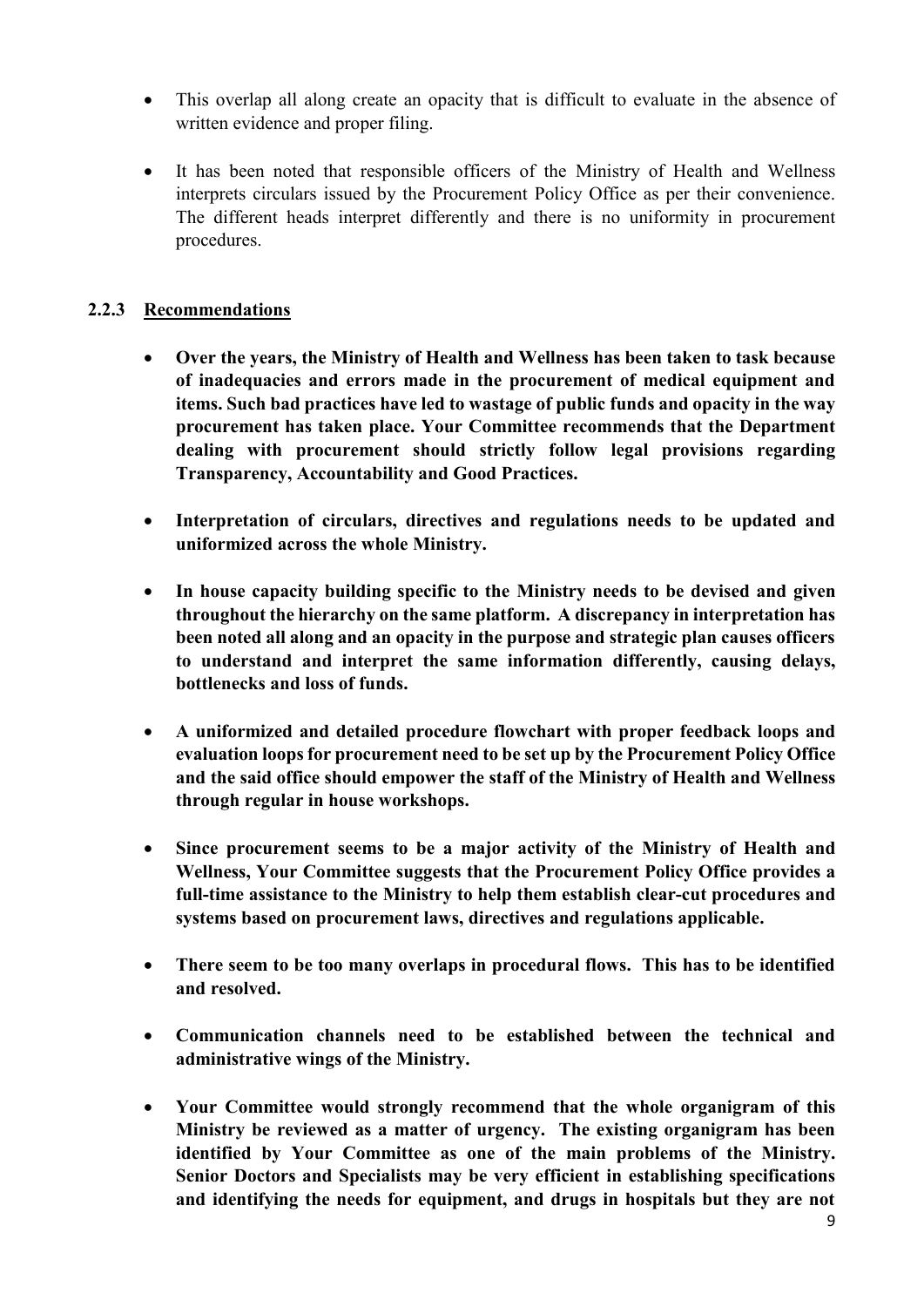**trained to be fully conversant with procurement procedures, administrative and management principles and most importantly market research and surveys. There need to be a specialized management and finance cadre in the operation of pharmacies, hospitals and those departments involved in the management of resources and human resources.**

- **All purchase of equipment should be accompanied by a well-defined maintenance contract.**
- **The Ministry has to review the disposal of solid and liquid wastes in a very scientific and sustained manner as it seems it is done on a trial and error basis. There need to be a specialized unit, staffed by specialized and trained staff in these matters.**
- **Your Committee found that decisions are taken in a piece meal manner without an integrated approach. There need to be a full fledged strategic framework for the Ministry of Health and Wellness and this needs to be communicated to every staff, indistinctive of their post and status.**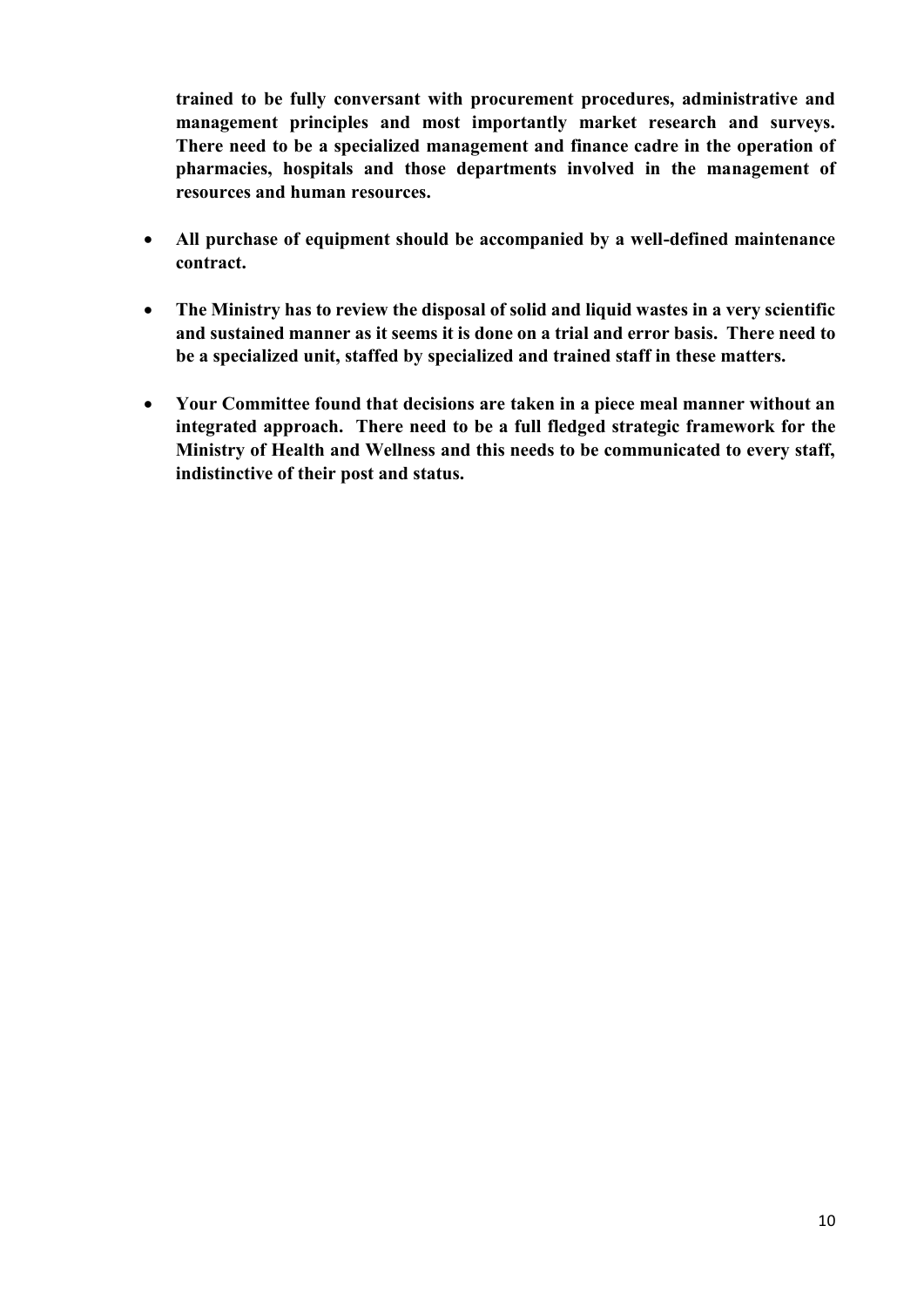# **2.3 Ministry of Industry, Commerce and Consumer Protection**

# **2.3.1 Hearing**

- Representatives of the Ministry were interviewed on 6 and 20 May 2021 respectively.
- Representatives of the Ministry were questioned on the issues highlighted in the Report of the Director of Audit and also on the role of the State Trading Corporation with regard to the thematic audit on COVID-19 related expenditure.

# **2.3.2 Findings**

# **Lab equipment for Legal Metrology Services**

- In the urgency to have the equipment which is a custom-made flow meter, no attempt at negotiation was done with the successful bidder with a view to bringing the price down, in breach of the Circular issued by the Procurement Policy Office.
- Although there was a delay in the delivery and testing of the goods, no liquidated damages was deducted from the payment in breach of the special conditions of contract.
- The representative of the Ministry informed Your Committee that the procurement was done by a procurement and supply officer who did not necessarily have the experience and technical capabilities to handle such procurement. The officer did not seek any assistance from the Procurement Policy Office or from more senior officers.
- When queried as to whether any disciplinary sanction was taken against this officer, the representative of the Ministry stated "*I do not think there is a very strong and solid case for disciplinary action in this one*".
- Your Committee was most surprised to learn that the flouting of directive by the Procurement Policy Office and the non-enforcement of penalty clauses leading to a loss of public fund were not perceived to be very strong and solid case for disciplinary action.

# **Electric Forklift**

- An electric forklift was purchased following an urgent request from the Legal Metrology Services. However, the forklift was not yet operational 8 months after acquisition because the drivers did not possess the required services licence to operate such vehicle.
- Your Committee was informed that at the time the electric forklift was procured no one at the level of the Ministry was aware that the drivers did not have the required licence to operate the vehicle. However, since then a driver has successfully passed the forklift licence test.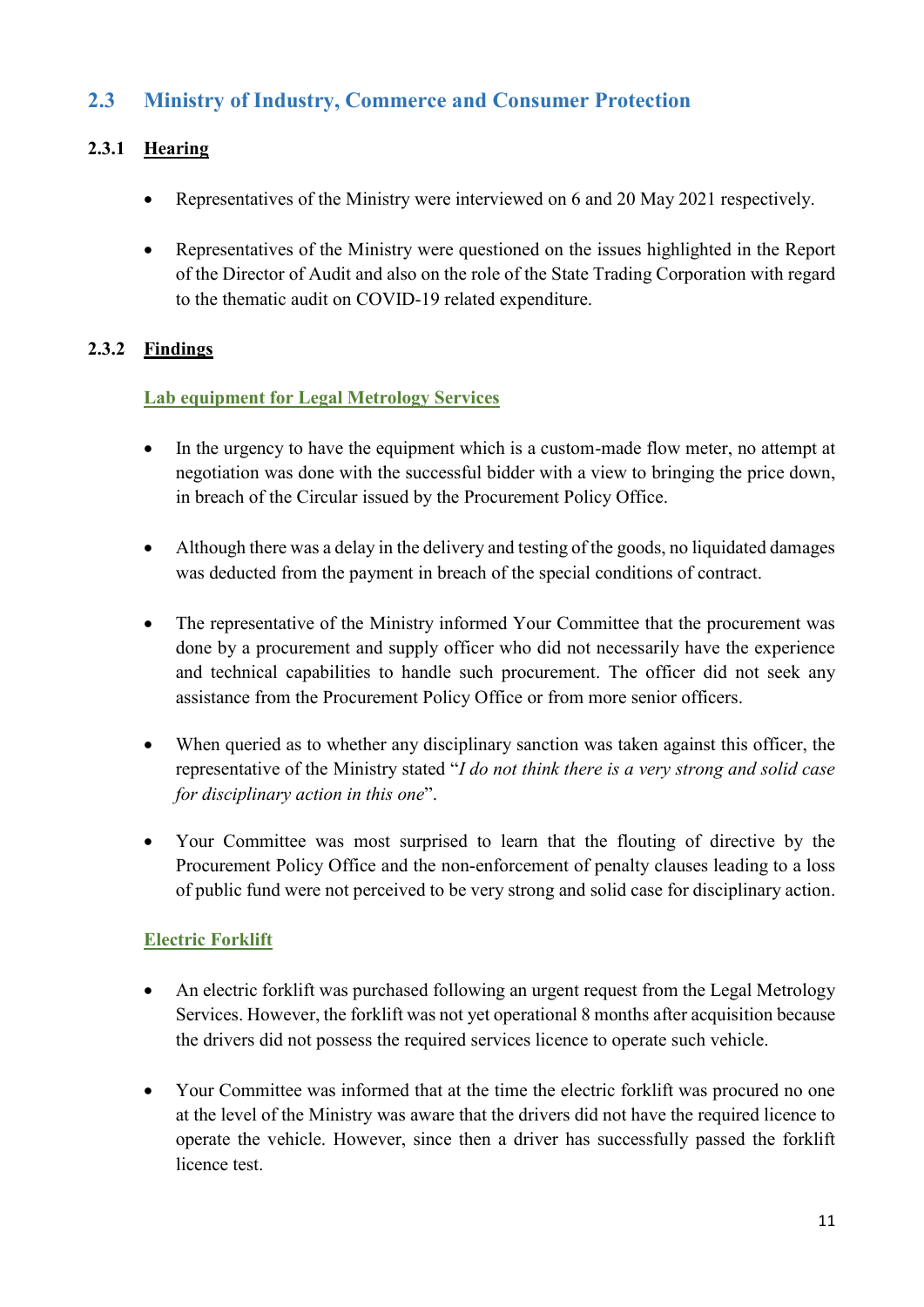#### **2.3.3 Recommendations**

- **Procurement officers must be properly trained and the Accounting Officer should be satisfied that an officer is properly trained before allowing him/her to handle procurement matters.**
- **There should be a mechanism ensuring that penalty clauses are properly applied and where necessary the advice of the State Law Office should be sought.**
- **Appropriate steps should be taken to ensure that procurement is not carried out by an officer on his own.**
- **Any officer who flouts the directives of the Procurement Policy Office and whose action result in loss of revenue or waste of public funds should be sanctioned.**
- **There is need for better coordination within the Ministry to ensure that procurements are properly carried out.**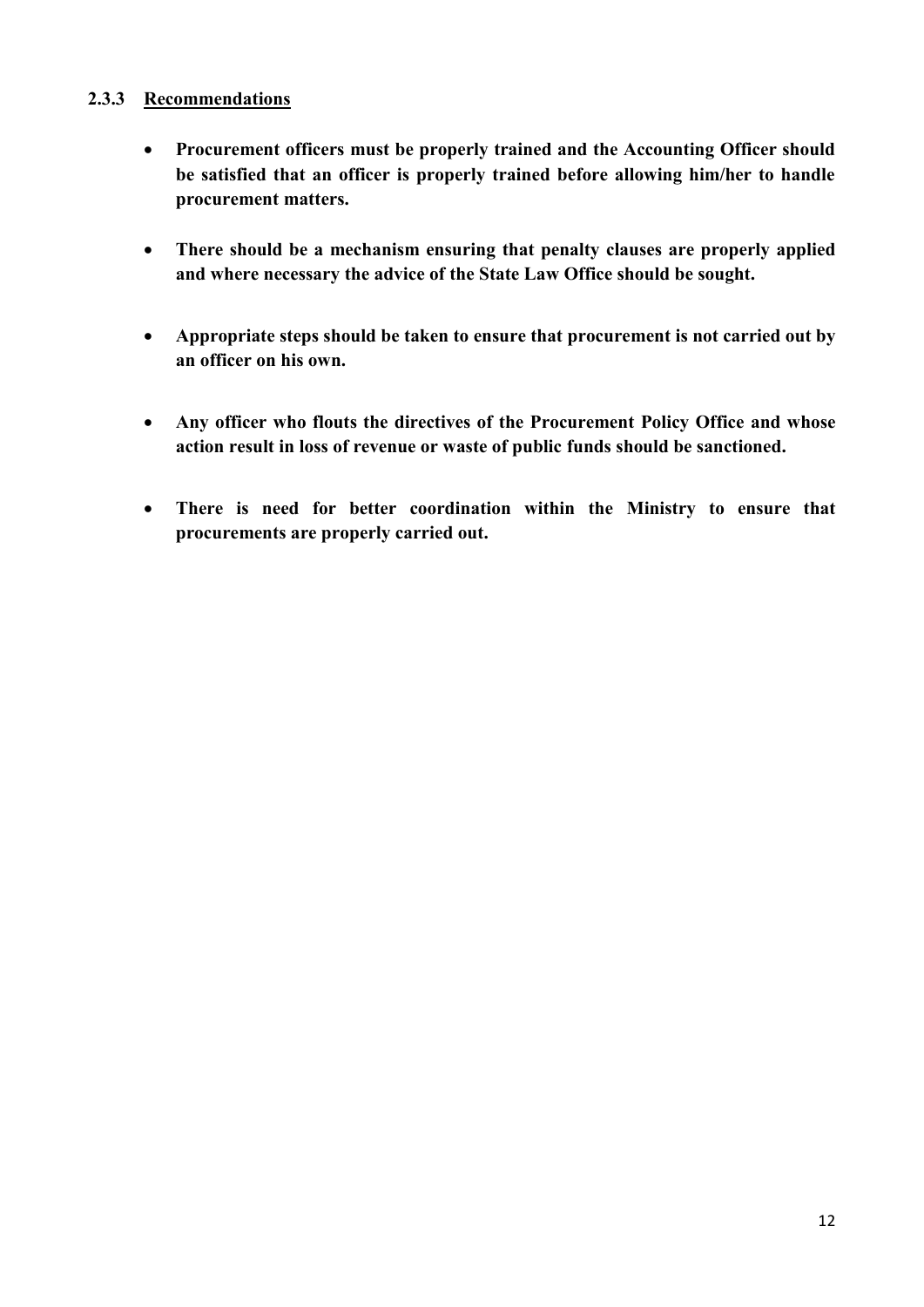# **2.4 Ministry of Blue Economy, Marine Resources, Fisheries and Shipping**

# **2.4.1 Hearing**

- Your Committee met with the representatives of the above Ministry on 22 July and 5 August 2021 to consider the Reports of the Director of Audit for 2018-2019 and 2019-2020 for the Ministry of Blue Economy, Marine Resources, Fisheries and shipping.
- The representatives of the Ministry were responsive and fully collaborated with Your Committee. They responded to our questions satisfactorily and it was clear that they tried to shed light on all those areas where clarifications were being sought.
- Unfortunately, the representative of the Ministry had just been transferred to this Ministry and did not have personal knowledge of the issues raised by the Director of Audit in his report. Nevertheless, he tried his best to provide as much information and clarifications as possible. He honestly answered to questions put to him and Your Committee took good note of it.

# **2.4.2 Findings**

#### **Fishermen Investment Trust (FIT)**

- The FIT was set up in 2007 by an Act of Parliament. In 2010, it commissioned the construction of 3 fishing vessels which were supposed to be leased to fishermen who could not afford to buy boats. The first vessel was delivered in 2012 and was used for 2 years. After that time no one wanted to use the fishing vessel and it was left in a port somewhere. The second fishing vessel was delivered but never commissioned. The third fishing vessel was never delivered as the manufacturer which was part of the BAI Group went into receivership. Rs 10 million was committed for the construction of these 3 fishing vessels. The two vessels were eventually sold for only Rs 388,000 and Rs 71,000, respectively! Your Committee considers this as a clear example of wastage of public funds through mismanagement.
- The CEO and Chairman of the FIT resigned in December 2014 and the board of the FIT was never reconstituted and the CEO was not replaced. Nonetheless, the FIT kept incurring administrative expenses including staffing costs for a body corporate which was not operational for over 5 years. Another clear example of wastage of funds.
- The FIT which was set up for the benefit of the fishermen never declared nor paid any dividend to its members. The FIT was repealed by the Finance Act, the assets of the FIT worth around Rs 300,000 were sold and the proceeds put in the Consolidated Fund.

#### **Mainstream Biodiversity into the Management of Coastal Zones in Mauritius**

• The representative of the Ministry informed Your Committee that the project for Mainstreaming Biodiversity into the Management of Coastal Zones in Mauritius could not be implemented because of the Wetland Bill which was going to impact on this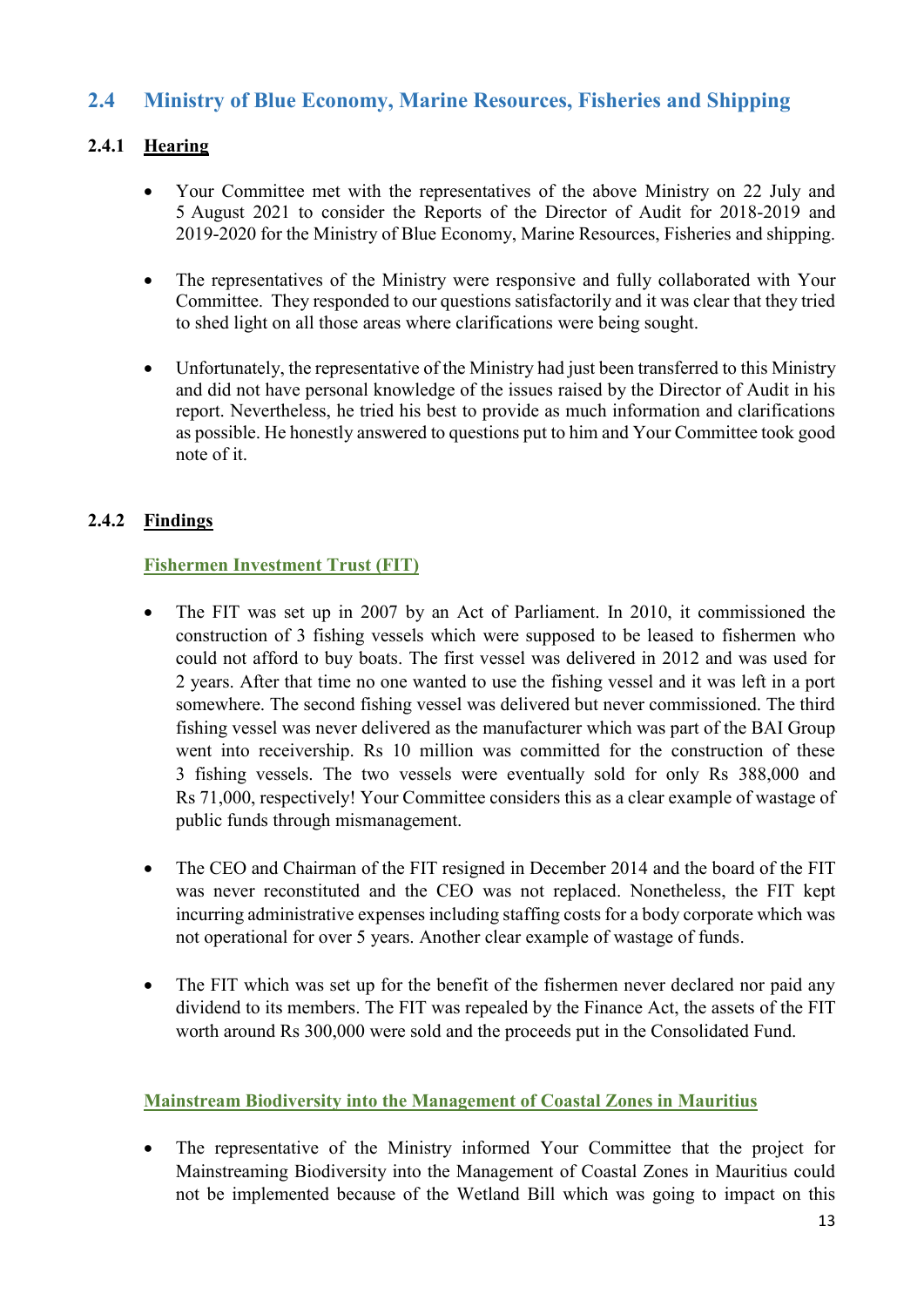project. It is to be noted that a final draft of the Wetland Bill was submitted in November 2019 and the consultants were due to draft the regulations and undertake some consultation works with stakeholders.

- The project is supposed to be financed by a grant of US \$ 20 million, co-financed by the United Nations Development Programme (UNDP) and by the Global Environment Facility (GEF) in 2016. Some Rs 33 million has already been spent on this project and the Ministry has obtained an extension until December 2022 to complete the project.
- It is to be noted that the National Coastal Zone Management Plan, the Wetland Bill and policies and guidelines are not yet finalized and unfortunately, still in progress.

# **Off Lagoon Fishing Scheme**

- Financial assistance was granted to Fishermen Cooperative Societies partly as a grant and partly as a loan for the acquisition of semi-industrial fishing boats. Out of the four beneficiaries of the financial assistance, only two had acquired a boat which was fully operational. No Fishermen Cooperative Society benefitted from the scheme after 2017/18.
- Your Committee noted that there was a lack of proper communication and marketing strategy, as a result of which only a few fishermen were aware of the scheme and only 7 out of 100 fishing cooperatives showed any interest in the scheme.

# **Electronic Reporting System**

- As at today, the catch reporting is relying on manual logbook despite the willingness to have a proper electronic reporting system.
- Several discrepancies in the catch reporting could be ascertained and a very poor planning over the procurement of the electronic reporting system under the partnership agreement resulting in delay in the procurement of the said system.
- Your Committee noted that despite the facts that logbooks had gone missing, there was no real interest for the Ministry to give proper explanation on the above.

# **National Ocean Council (NOC)**

- More than 4 years after the setting up of the NOC, whereby members were being paid fees related to the sittings of the councils, a huge amount of Rs 5.4 million incurred from 2015 to 2019 and a follow up showed that in 2020, members were still eligible for fees while the council was not operational at all.
- It was also noted that the NOC is not yet been operational; the Blue Economy Council has not yet been set up; and no Blue Economy policy exist yet.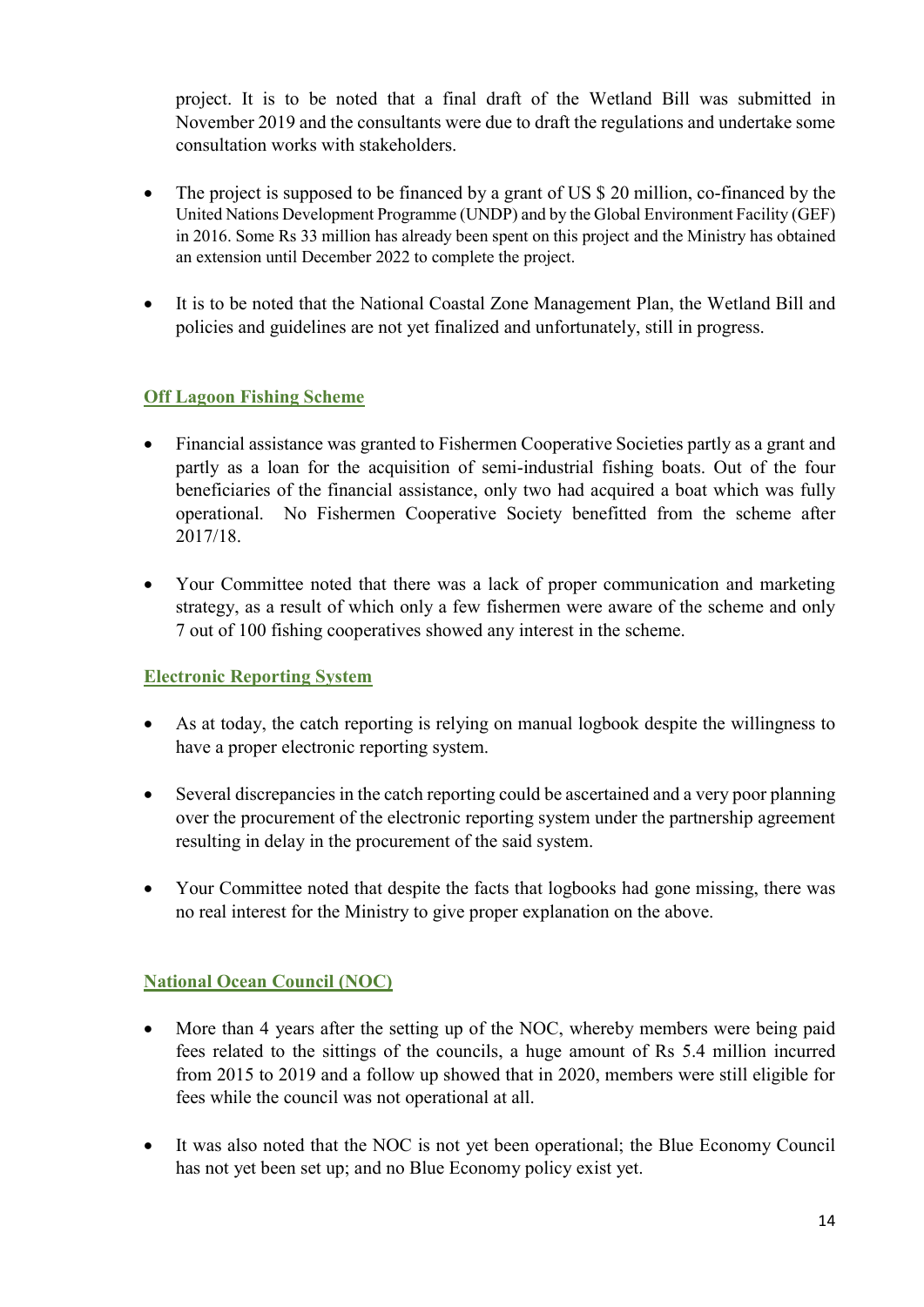#### **Multi-purposed support vessel**

- In 2020, a multi-purposed vessel worth Rs 55 million was delivered. It was put to limited use because there was no commissioning certificate despite being on berth for over the past 18 months.
- Full Payment has been effected without proper commissioning.
- Surprisingly, the vessel was used to do surveys on the grounding of the MV Wakashio when it was not officially supposed to do so and when questioned on the matter, it was noted that some officers of the Ministry approved such a request.
- Since all elements for the inauguration was ready, except the most important commissioning certificate, it is to be noted that the Ministry proceeded with such a launching with all pomp and ceremony.
- Another issue relates to the insurance cover. If the vessel was not properly commissioned, then any damage to the vessel would not have been covered by insurance.
- Emergency procurement was resorted to for the insurance of the vessel by the SICOM inspite of the absence of a commissioning certificate and that vessel was not fully owned either by the Ministry or by the Government of Mauritius.

# **2.4.3 Recommendations**

- **The Wetland Bill should be finalised urgently and introduced in the Assembly as soon as possible.**
- **A Proper Central Register for all the assets of the Ministry should be maintained, including boats and vessels.**
- **Every attempt should be made so that the Off-Lagoon Fishing Scheme fulfills its objectives including holding regular meetings with fishing cooperatives to explain to them the advantages of availing themselves of the facilities thereunder.**
- **The terms and conditions for Off-Lagoon Fishing Scheme should be reviewed to enable beneficiaries enter into management agreements with the consent of the Ministry.**
- **A proper structure must be set up to enable the NOC function satisfactorily to drive the Blue Economy. Measures must be taken so that the Ministry function in strict compliance with the existing legislation and procurement procedures.**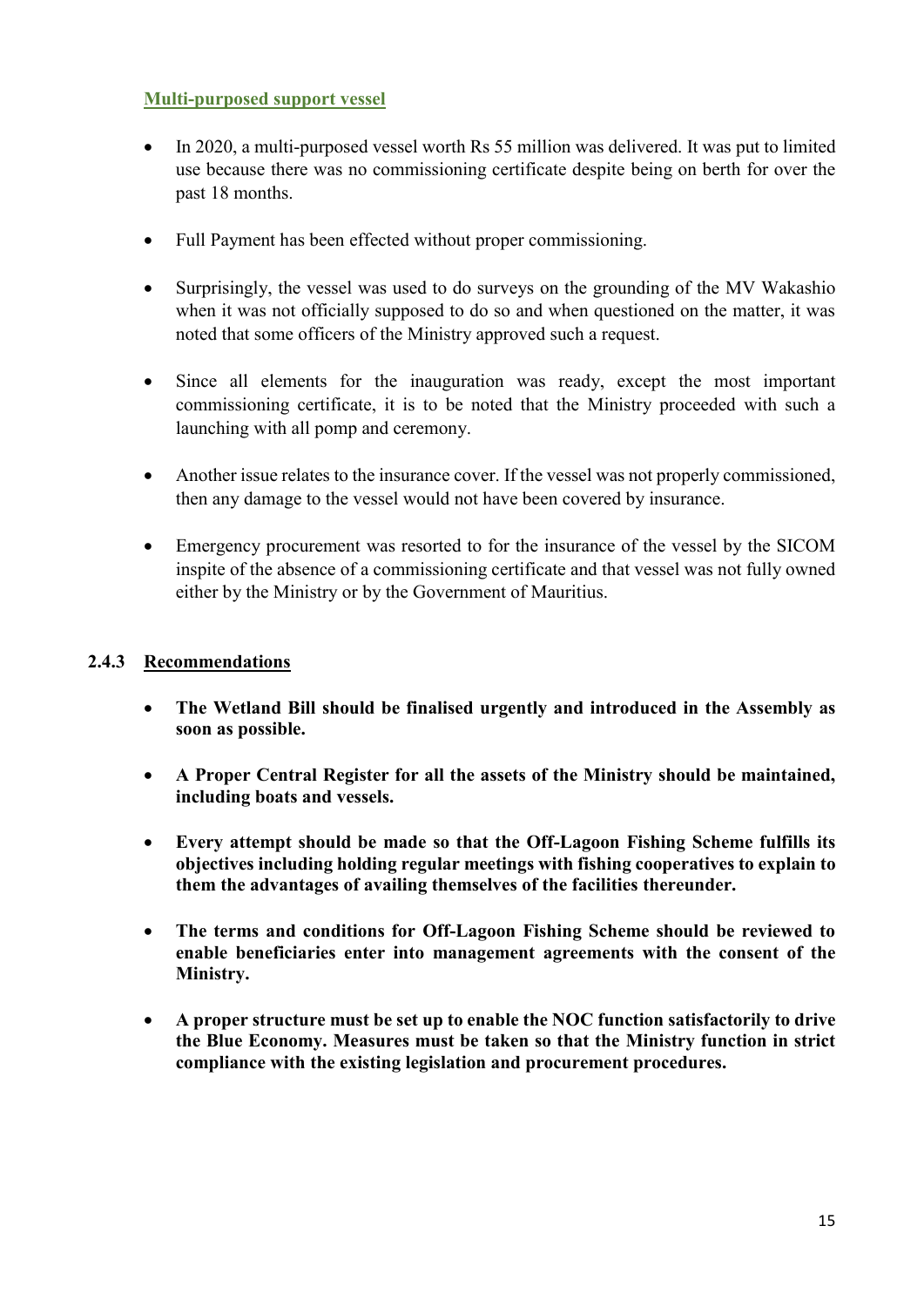# **2.5 Ministry of Gender Equality, Child Development and Family Welfare**

# **2.5.1 Hearings**

- Your Committee held meetings with representatives of the Ministry on 3 occasions namely on 19 and 26 August and 2 September, 2021.
- At the outset Your Committee was informed by the Acting Senior Chief Executive that he was new to the Ministry having only been posted since one month and therefore he had limited personal knowledge of the issues raised in the Reports of the Director of Audit under review and would be relying on his officers.
- The officers endeavoured to provide as much information as they could in response to various queries from Your Committee.
- Unfortunately, Your Committee was very surprised that certain officers had taken upon themselves not to enforce the law and regulations when it comes to Residential Care Institutions and Child Day Care Centres which were operating without the required license. Worse, applications were being made to court for committal orders to commit mistreated children to shelters that were not place of safety in blatant violation of the law.

# **Residential Care Institutions**

#### **2.5.2 Findings**

- There are currently 23 Residential Care Institutions (RCI) out of which four were Government-owned and 19 were run by Non-Governmental Organisations (NGOs). Out of the 19 RCI run by NGOs only 9 were registered with the Ministry and an additional two were in the process of registering with the Ministry.
- The Place of Safety for the Welfare and Protection of Children Regulations 2019 requires all Residential Care Institutions to be licensed with the Ministry as place of safety and RCI were given three months from the coming into force of the Regulations to apply for registration.
- Although all RCI were required by law to be registered by January 2020, an administrative decision was taken to allow any RCI which had not been licensed to continue operating in blatant breach of the law.
- As at 26 August 2021, ten RCI were operating without being registered, in breach of the Regulations.
- An officer from the Ministry justified the administrative decision to allow RCIs, which are not duly licensed, as place of safety to operate because, according to him, three months were apparently not enough for the RCI to get a fire certificate, police and sanitary clearances and modification to their structural set up. And then came the first COVID-19 lockdown and then the second lockdown.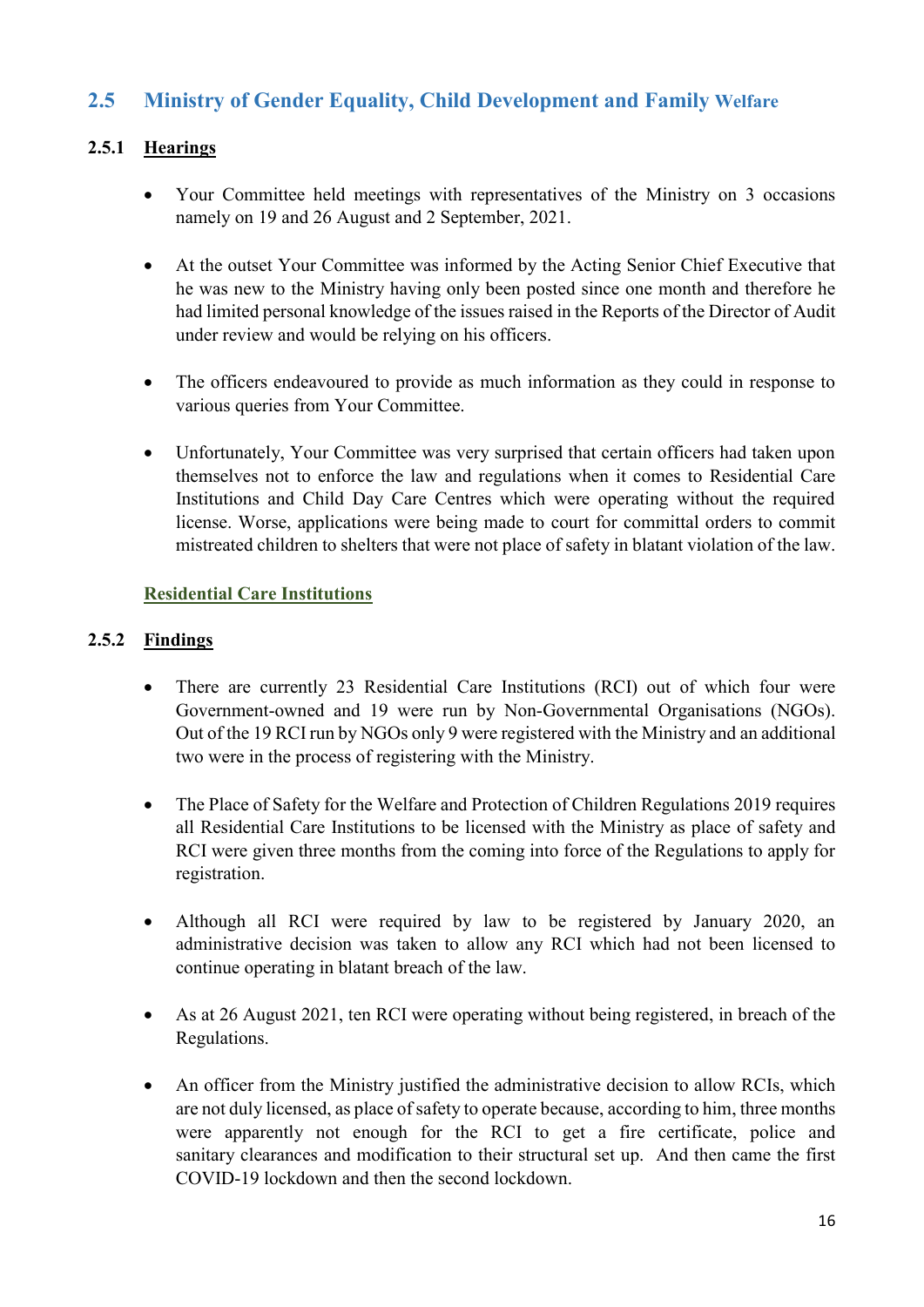- However, a closer look at the reasons why some RCI were not registered give an altogether different perspective. Some of these RCI could not provide medical certificates for their staff due to lack of fund. Some RCI did not obtain sanitary clearances because they did not have the funds to comply with the recommendations of health inspectors.
- While these RCI were not licensed as place of safety as required by law, they nonetheless continued to receive capital grant from Government based on the number of children placed with them. The Deputy Permanent Secretary from the Ministry defended the decision to continue to fund the RCI which were operating without a licence contrary to the law on the basis that it was not possible to place the children from those RCI elsewhere because of scarcity of places in other RCIs which were duly licensed as place of safety!
- No sanction was taken against the RCIs which were operating without a licence!
- According to the Child Protection Act where a child has been mistreated, the Permanent Secretary of the Ministry can apply to the court for a committal order to commit that child to a place of safety. Despite being fully aware that 10 RCIs were not duly registered and therefore, did not qualify as places of safety, officers of the Ministry sought and obtained committal order from the court to commit mistreated children to non-compliant RCIs which were not place of safety.
- An officer from the Ministry justify the committal of children to these non-compliant RCI on the ground that these were shelters '*qui ont fait leurs preuves'* but have not been able to get registered because of some of the criteria in the Regulation is too onerous!
- Your Committee is surprised that the same people who came up with the list of conditions to be satisfied for an RCI to be licensed as a place of safety only a few months later are arguing that these conditions are too onerous for some RCIs to comply with!
- Your Committee takes a very serious view that courts are being deliberately misled by representatives of the Ministry to commit mistreated children to non-compliant RCIs which are not place of safety.

# **2.5.3 Recommendations**

- **The Ministry should forthwith stop the practice of applying to the court for a committal order to commit mistreated children to non-compliant RCIs which are not place of safety.**
- **Non-compliant RCI should be informed of the sanctions for operating without being registered with the Ministry.**
- **Consideration should be given to review the policy of giving grants to RCIs which are not registered.**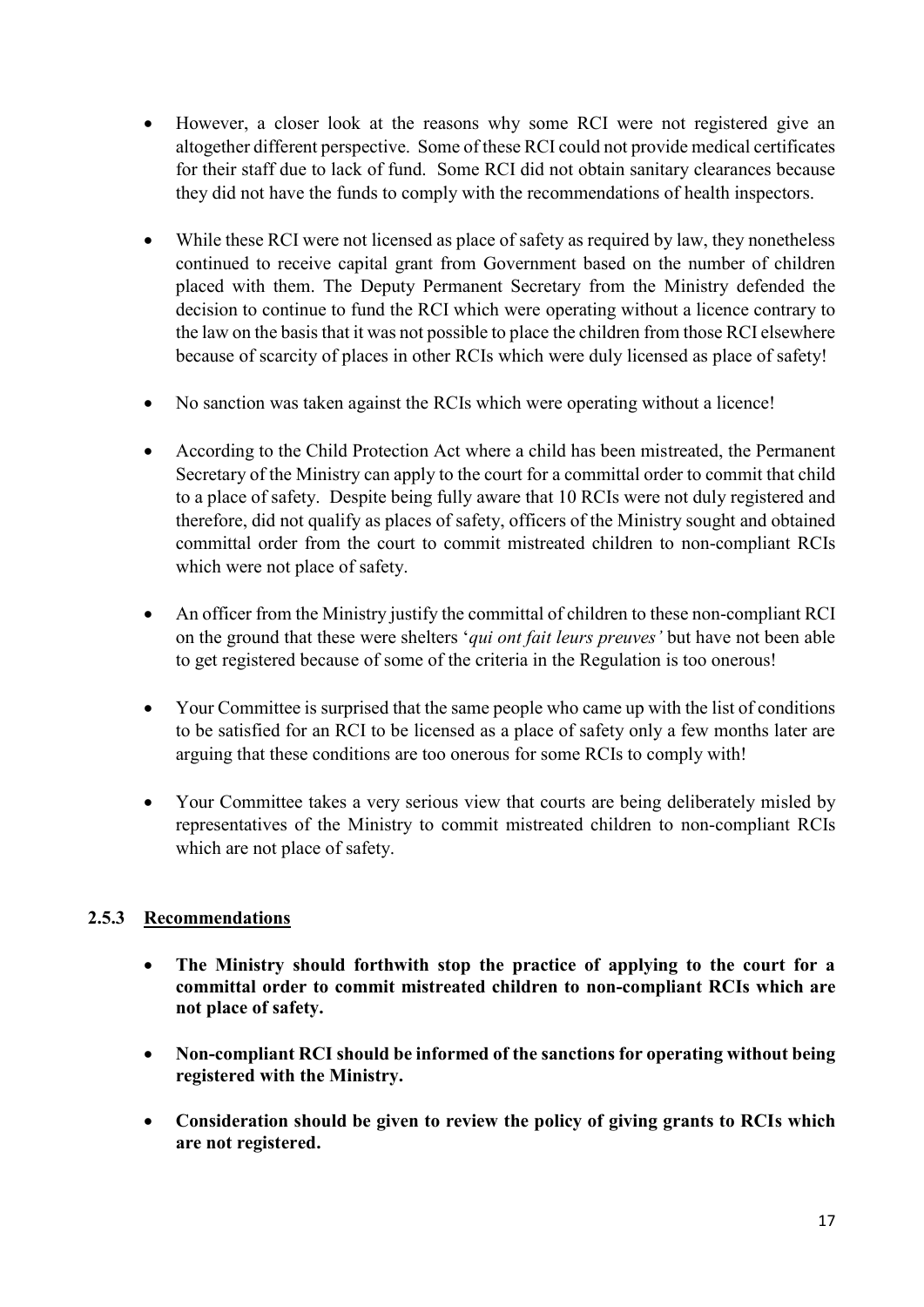- **The Place of Safety for the Welfare and Protection of Children Regulations 2019 must be amended as soon as possible to ensure that RCIs are able to satisfy the conditions for the issue of a license as a place of safety.**
- **The Place of Safety for the Welfare and Protection of Children Regulations 2019 should also be amended to remove the requirement under Regulation 8(1)(d) for the accounts of a place of safety to be audited by the National Audit Office as this is clearly outside the mandate of the National Audit Office.**
- **The Ministry should consider alternative to placing children in RCIs which are not licensed such as placing them with foster parents or relatives who are willing and able to look after them.**

#### **Shortcomings In Residential Care Institutions**

#### **2.5.4 Findings**

- The Report of the National Audit noted a number of shortcomings in RCI. Some RCIs did not have the required number of caregivers and other general staff to cater for the number of residents, the ratio of caregivers for the various categories of children placed were generally not observed, administrative records were incomplete, care plans were not seen prepared for residents who suffered trauma, 20 residents at four shelters were not attending school and also two minors placed in private shelters in 2012 and 2017 were yet to be declared at the Civil Status Office as of January 2020.
- The Ministry replied that they have an enforcement team that ensures the monitoring of the shelters every 15 days. The enforcement team ensures that the children are getting quality foods as per their needs and requirements. Whenever there is an allegation of ill treatment of children by an employee of the shelter, the employee is suspended and the case referred to the police. The Ministry has even caused RCIs to be closed down. On the issue of staffing, the Ministry informed Your Committee that the National Children Council has recruited 12 caregivers and an additional shelter manager and is now compliant with the Regulation.
- With regard to the two children who had not been declared, Your Committee was informed that one of the children has already been declared but the second one, who is now 20, has still not yet been declared due to unfavourable conclusions of the Ministere public.
- Your Committee finds it unacceptable that a child is still undeclared several years after having been placed in an RCI. Without a birth certificate and a national identity card, it is very difficult for someone, aged 18 to exercise most of his/her basic rights such as getting admission in a university, getting a job, voting in an election, opening a bank account, buy property, amongst others.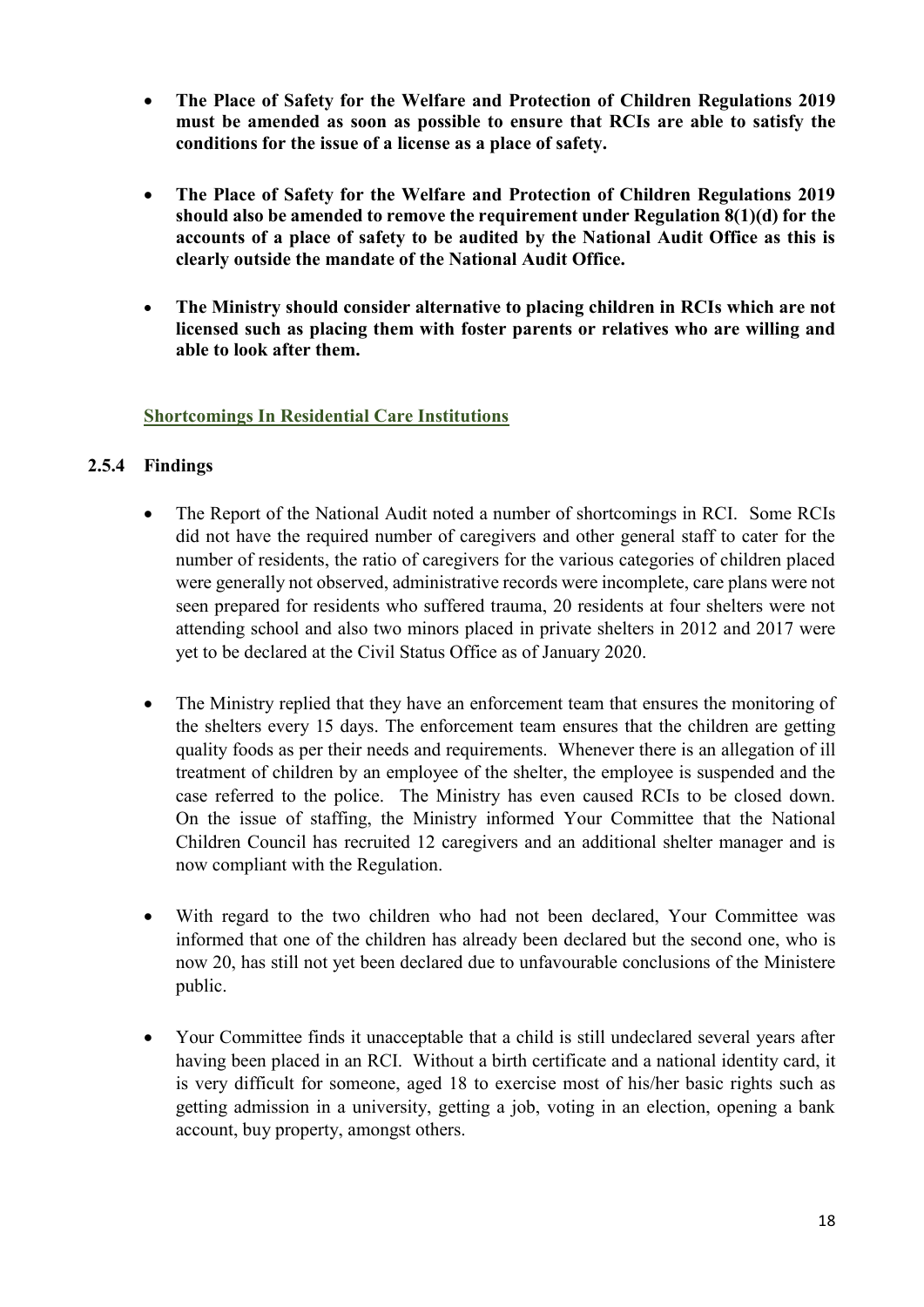#### **2.5.5 Recommendations**

- **Appropriate legislative changes should be brought to facilitate the tardy declaration of abandoned children and orphans.**
- **Consideration should be given for Government to provide funding for children above 18 residing in RCIs and who are still attending school.**

# **Child Day Care Centres**

# **2.5.6 Findings**

- Your Committee was informed that as at August 2021, out of 371 Child Day Care Centres, 210 such centres did not have a certificate of registration because they did not comply with the conditions set out in the Regulations.
- According to section 3 of the Institution for the Welfare and Protection of Children Regulations 2000, « **no institution shall operate unless it has been registered under these regulations** ».
- Under section 18 of the Child Protection Act which was applicable before the coming into force of the Children's Act, it is a criminal offence to contravene that Act or any regulation under that Act.
- Your Committee finds it most disturbing that Child Day Care Centres are allowed to operate without a licence *au vu et au su* of the Ministry and absolutely no sanctions are being taken against these Child Day Care Centres. Your Committee feels that when parents send their children to Child Day Care Centres, they have a legitimate expectation that these centres have been duly licensed and are properly monitored by the Ministry.
- Your Committee fails to understand why the Ministry allows Child Day Care Centres which do not maintain the required child to care giver ratio or do not have the necessary fire clearance certificates or sanitary clearances to operate in all impunity. The reply of the Deputy Permanent Secretary was very unsettling: the Ministry cannot close down non-compliant Child Day Care Centres because « *we will have a social problem - where would mothers leave their children, they do not have anybody to look after them*? »

# **2.5.7 Recommendations**

- **The Ministry should enforce the Regulations against non-compliant Child Day Care Centres;**
- **If the Ministry feels that they should revisit the conditions for registration, then appropriate amendments should be brought forthwith to the Regulations.**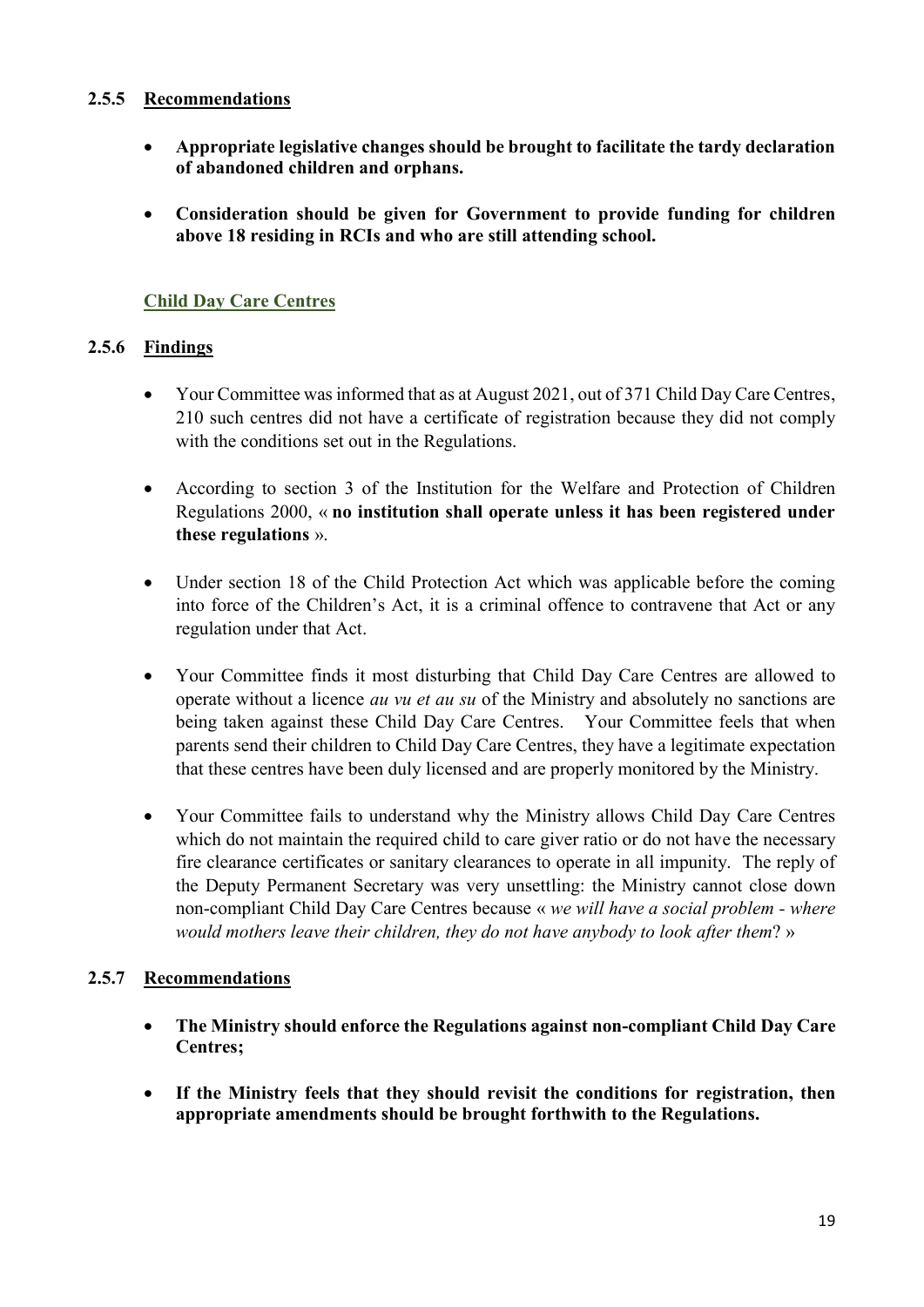- **Child Day Care Centres which are not compliant with the Regulations should be promptly informed of the sanctions for operating without a valid certificate of registration.**
- **Proper training should be provided to officers for them to understand the importance of complying with the law.**
- **Officers who choose not to enforce the law for administrative convenience or otherwise should take full responsibility for their inaction and where necessary their case should be referred to the Public Service Commission for appropriate disciplinary sanctions.**

#### **Cash Grant To Child Day Care Centres**

#### **2.5.8 Findings**

- To encourage Child Day Care Centres to register with the Ministry, a one-off cash grant scheme is given to Child Day Care Centres, which have never registered with the Ministry, to upgrade their infrastructure in order to satisfy the required standard childcare. The National Children Council disbursed 90% of the grant to the Child Day Care Centres. The remaining 10% was to be disbursed only after registration with the Ministry.
- Out of the 65 Child Day Care Centres which were eligible for the grant only 18 Child Day Care Centres benefitted therefrom out of which only eight have been registered with the Ministry. A significant number of Child Day Care Centres could not be registered even after receiving the grant as they were still not compliant with the Regulations.
- Out of the annual budget of Rs 10 million allocated, only Rs 4.9 million was disbursed in 2018/19 and only Rs 5.6 million was disbursed in 2019/2020.

#### **2.5.9 Recommendations**

- **The conditions for disbursement of the cash grant should be reviewed and be better monitored.**
- **Consideration should be given to extending the cash grant not only to Child Day Care Centres which never registered with the Ministry but also to Child Day Care Centres which did not have their certificate of registration renewed, with a view to helping them comply with the Regulations.**

#### **Overstay Of Children In Hospital**

#### **2.5.10 Findings**

 Victims of child abuse are conveyed to hospital for medical examination and upon medical advice are admitted in hospital. Once the medical treatment is completed the child is discharged from the hospital and transferred to a shelter. However, according to the Director of Audit Report under review, 37 children had overstayed for a period of eight to 113 days.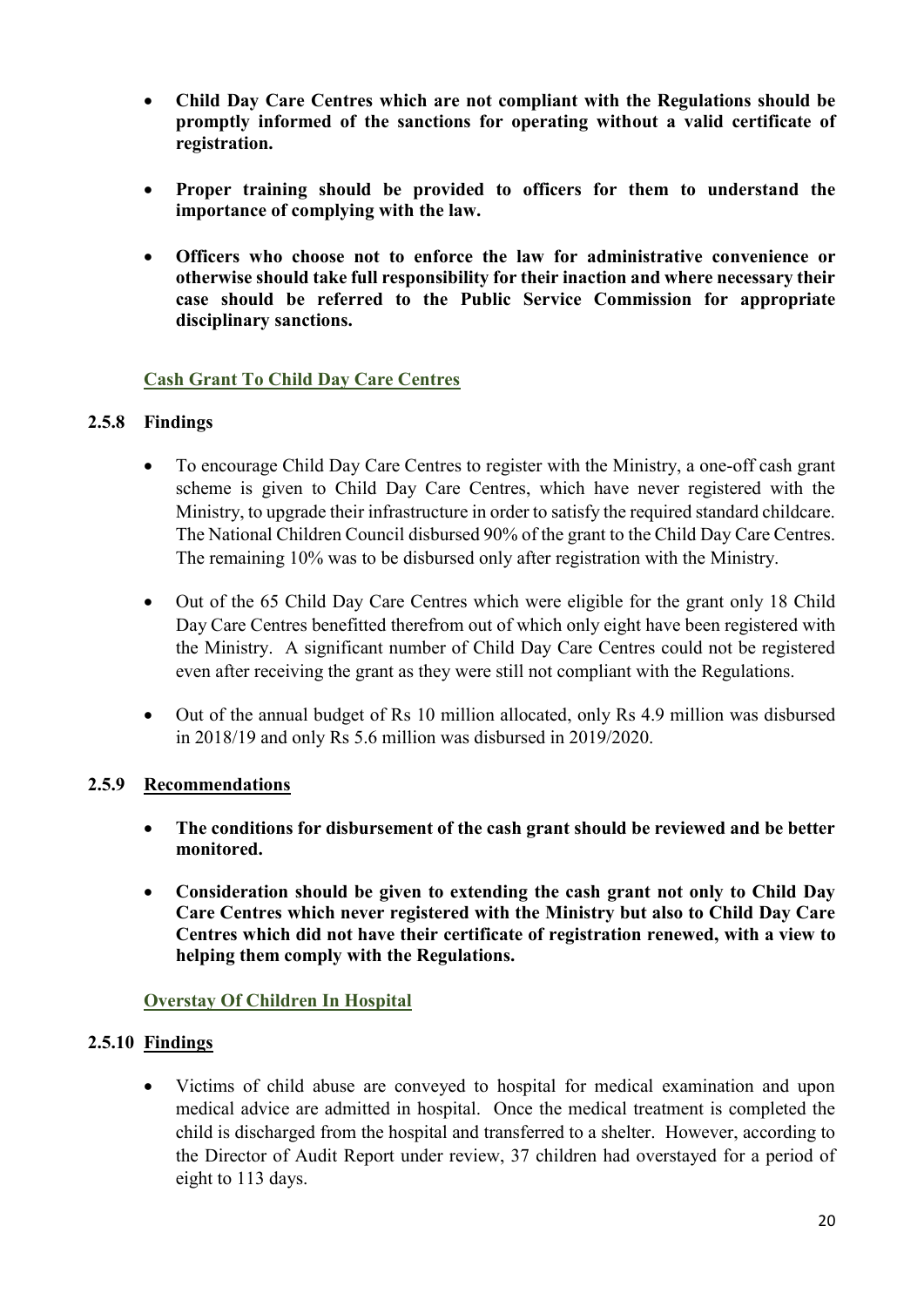- Your Committee was informed that due to lack of space at shelters, children remained in hospital for several days after they had recovered and ought to have been discharged from hospital on medical advice. Whilst in hospital these children of sound health are kept in the same room as children who are sick. They are not under the supervision of any officer from the Child Development Unit but are looked after by normal nurses.
- When confronted with the case of a child who overstayed for 113 days in hospital, the head of the CDU candidly stated that « *ce n'est pas un enfant de la CDU ça* ». The child had been abandoned by his parents. Yet at least once a week an officer of the CDU visited the hospital and could see that healthy child staying in hospital.
- The Head of the CDU insisted that she had no power to act unless and until someone reported the matter to her even if officers of the CDU are aware that an abandoned child is in the hospital.
- Yet according to section 3 of the Child Protection Act, «where the Permanent Secretary has reasonable cause to suspect that a child is being exposed to harm and is in need of assistance, he may summon any person with or without the child to give evidence for the purpose of enquiring into the matter. ».
- The CDU did not deem it fit to draw the attention of the Permanent Secretary to this case of abandoned child and by failing to do so, it did not act in the best interest of the child.
- Your Committee was most disturbed by the attitude of the officer of the CDU who would simply let a healthy child stay in hospital because no one had apparently reported the matter to the CDU.

# **2.5.11 Recommendations**

- **A protocol should be established with regards to child who are committed to hospital for treatment to ensure that they are taken care of as soon as they no longer require medical assistance.**
- **A protocol should be established for CDU to take care of abandoned children and for the Permanent Secretary to initiate the required investigation any time an officer of the CDU becomes aware of a case of abandoned child.**
- **If no space is available at shelters to accommodate the child after he has been discharged, alternative arrangements must be made such as placing the child with foster parents or with relatives who are willing and able to look after the child.**
- **Consideration should be given to amending the law to facilitate the adoption of children who have been abandoned or harmed.**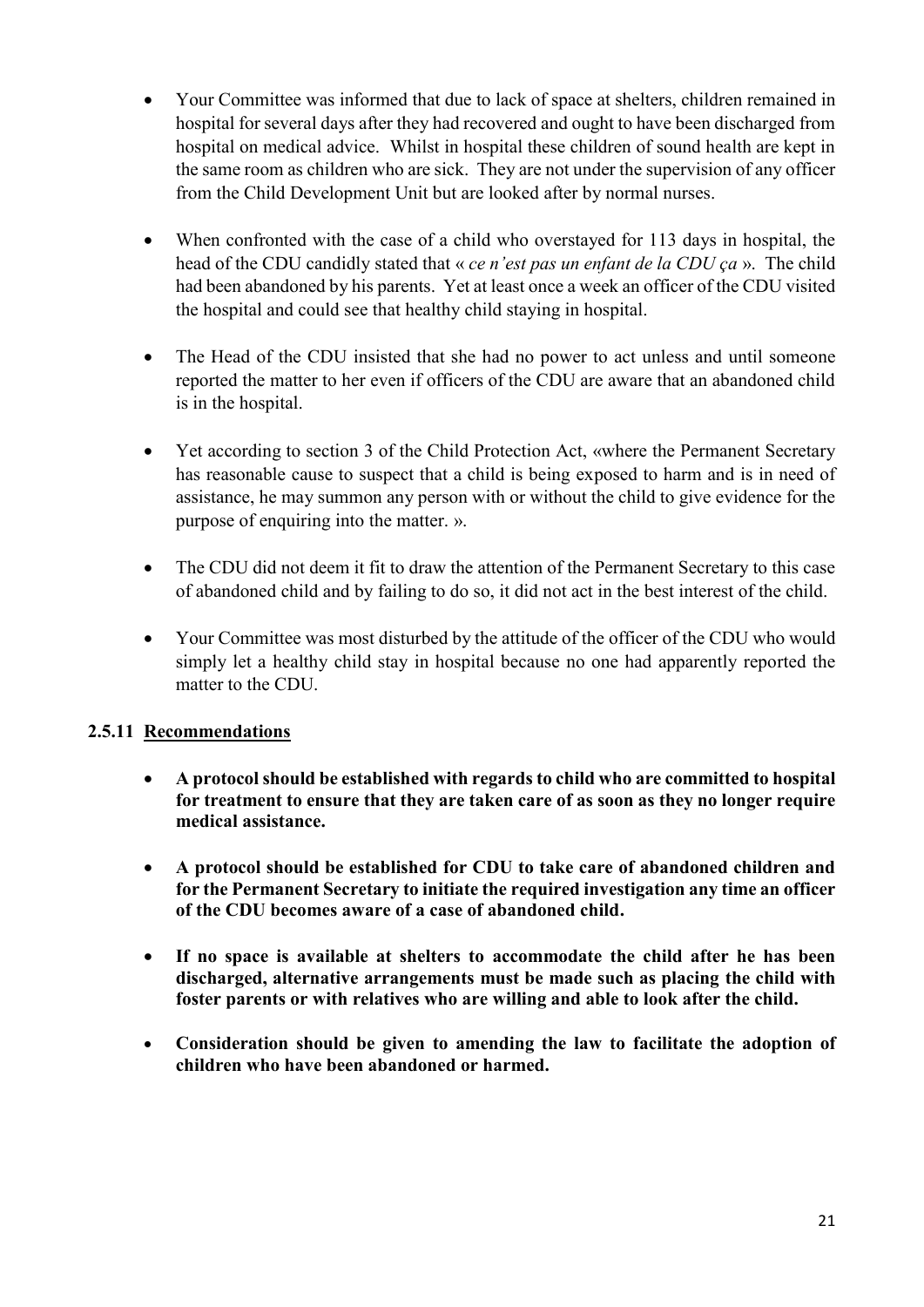#### **Domestic Violence Information System And Child Protection Register**

# **2.5.12 Findings**

- The Domestic Violence Information System commonly known as DOVIS is a computerised system meant to capture on an electronic basis all information relating to domestic violence whether relating to spouse or children. Such database is important for monitoring purposes. The system which was developed as far back as in 2014 is underutilised and not updated. Several reported cases of domestic violence were not recorded electronically but manual files were kept.
- Your Committee was informed that the system would be fully operational by September 2021.
- The Child Protection Register is also underutilised and not updated**.** Only cases requiring Emergency Protection Orders are being inputted in the system. Complaints of child abuse which did not require Emergency Protection Order were recorded manually.
- Even for cases involving Emergency Protection Orders, there is a backlog and not all cases have been inputted in the system.
- Despite the Ministry informing the Director of Audit that six interns under the Youth Employment Scheme had been recruited to clear the backlog of 15,000 cases of child abuse, these cases were not inputted into the system and decision was taken on 26 June 2020 to record only cases involving Emergency Protection Orders in the system.
- The Ministry complained of lack of staff and huge turnover of staff at the level of the Ministry and the Ministry is apparently able to retain only 33% of its staff.
- The Ministry also mentioned that the Child Protection Register system must be reviewed to make it lighter so that at least minimal information is recorded on the system. However, when pressed by Your Committee, the Acting Senior Chief Executive conceded that they had not contacted the State Informatics Limited who initially developed the system to modify and improve the system.
- Your Committee fails to understand the rationale for the administrative decision taken by the Ministry to record only cases where an Emergency Protection Order has been issued in the Child Protection Register. A child who has been subject to abuse on several occasions may require special attention even if on each individual occasion the officer at the Child Protection Services does not feel that there is an emergency requiring court intervention and the issue of an Emergency Protection Order. Your Committee believes that all cases of child abuse must be recorded on the Child Protection Register for a more efficient and effective monitoring of child abuse cases.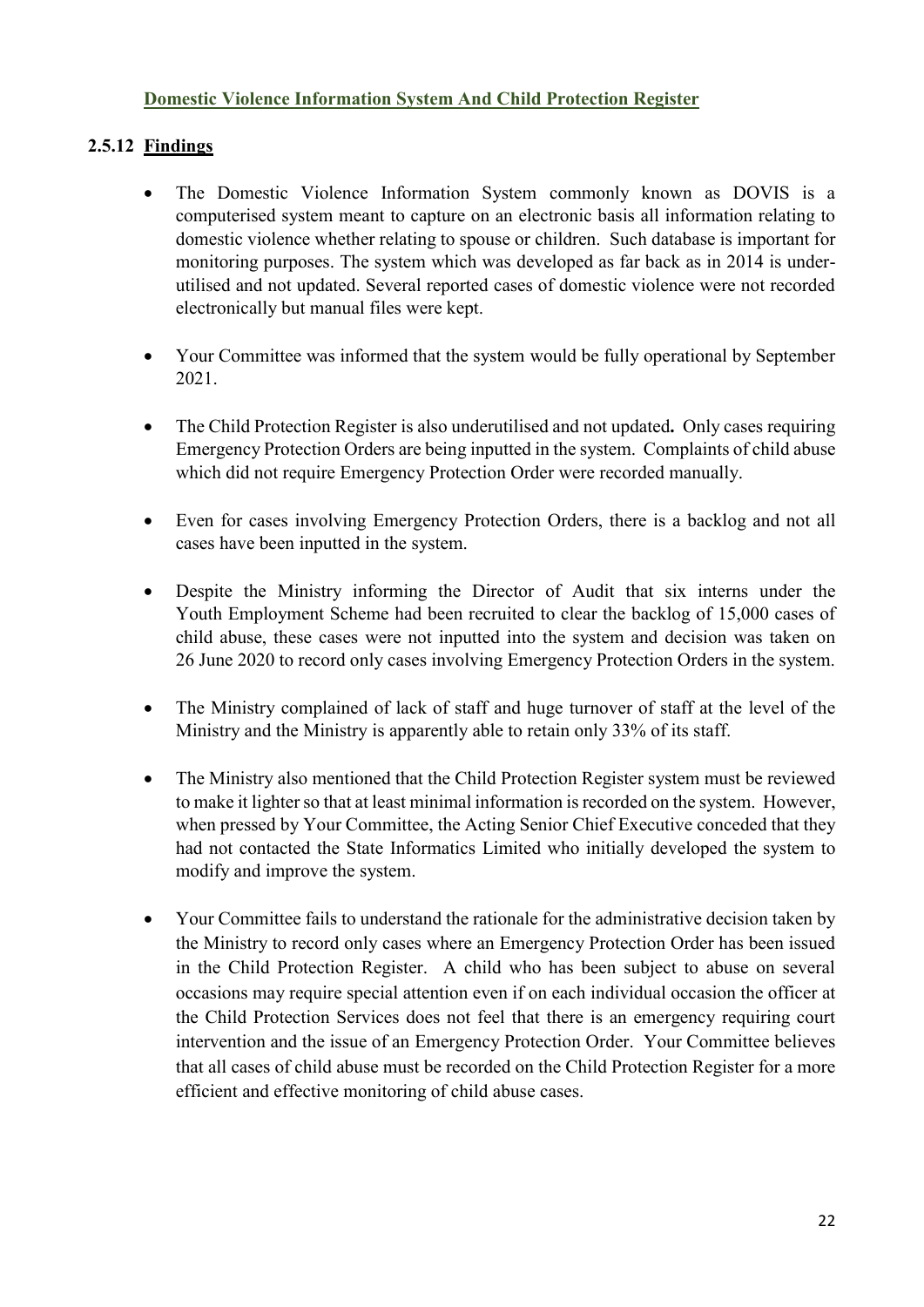#### **2.5.13 Recommendations**

- **All cases of child abuse must be inputted into the Child Protection Register and not just cases involving emergency protection orders.**
- **All backlog of cases must be inputted so that there is a complete record of all complaints and a history ready available for each child who has been the subject of abuse.**
- **A committee should be set up at the level of the Ministry to review the Child Protection Register with the assistance of the State Informatics Ltd to make it more user friendly and more effective.**
- **The issue of lack of staff and high staff turnover must be promptly addressed and diligently resolved.**
- **Officers must be adequately trained to use the Child Protection Register instead of recording complaints manually.**

#### **Integrated Support Centre Services Project**

# **2.5.14 Findings**

- In March 2019, the Ministry set up an Integrated Support Centre (ISC) service for the public to report cases of domestic violence and child abuse on a 24/7 basis on hotlines and for victims of violence to receive timely support. 26 digital tablets were supplied to officers to enable them to attend calls from home after office hours and have access to the Domestic Violence Information System and the Child Protection Register.
- However, there was a bug on the system and the Apple tablets could not be used to access the system. Instead the officers had to use their Android mobile phones to access the system.
- The 26 digital tablets which were procured for the sum of Rs 520,000 are not being used and are at the IT Unit.
- Despite the digital tablets not meeting the required specifications, the Ministry did not explore the possibility of returning same to the supplier or suing the supplier for breach of contract.

# **2.5.15 Recommendations**

 **The advice of the State Law Office should be sought to explore the possibility of returning the digital tablets to the supplier or suing the supplier for damages.**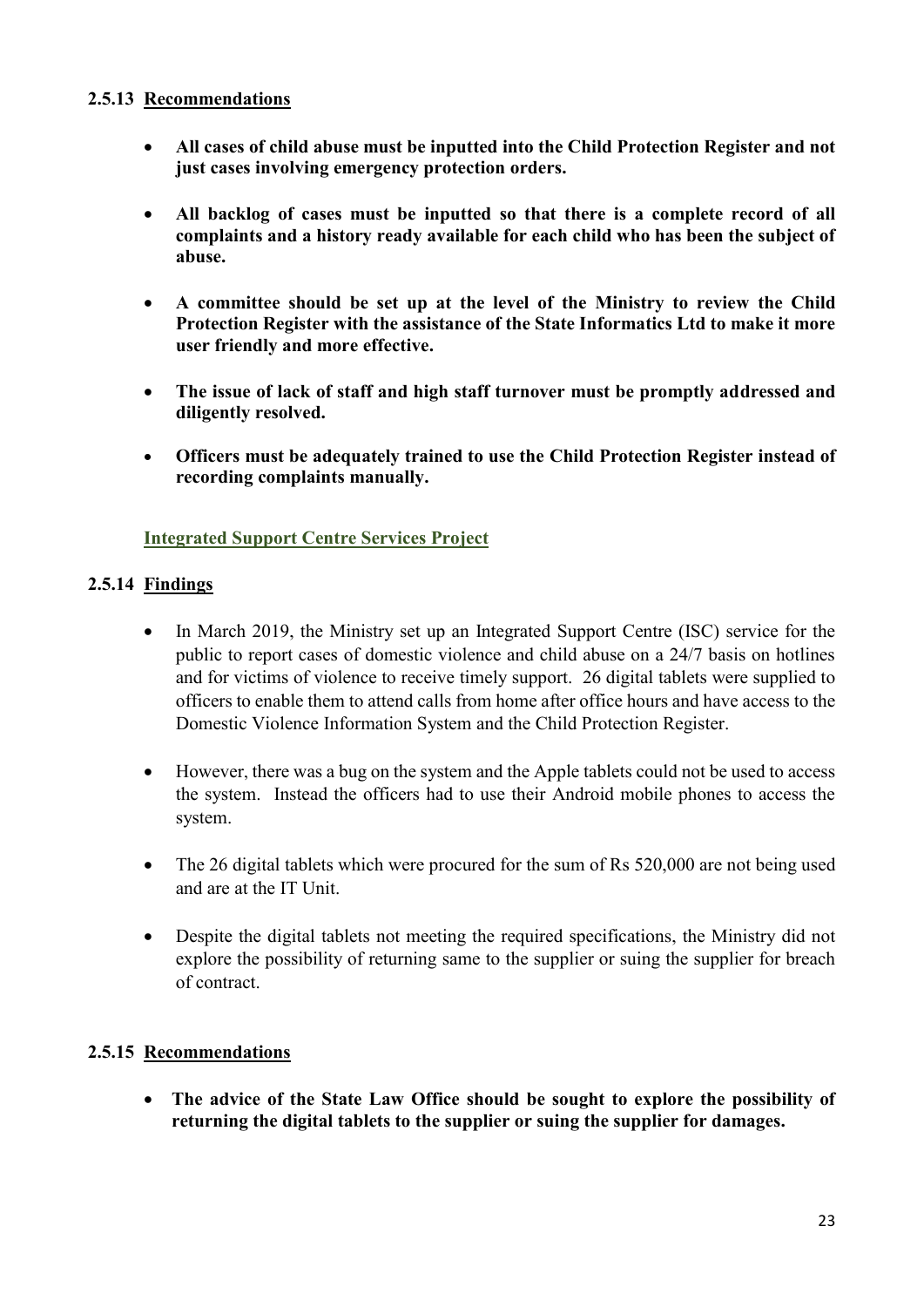# **2.6 Ministry of Housing and Lands**

# **2.6.1 Hearings**

- Your Committee held meetings with representatives of the Ministry on two occasions namely, 9 September and 28 October, 2021.
- The representatives of the Ministry displayed a positive attitude and endeavoured to provide all information they could concerning queries from Your Committee even though some of the representatives were not posted at the Ministry for the period under review.

#### **State Land Register Software Solution**

# **2.6.2 Findings**

- Your Committee noted from the Report of the Director of Audit that there had been delay in the implementation of the State Land Register Software Solution. The project, which started in 2018, had to be completed in one year according to the contract but had not been completed yet.
- The delay was, according to the Ministry, mainly due to constant changes in specifications which were not foreseen at the time of design which was undertaken in-house. The delay was also due to confinement period owing to COVID-19 pandemic.
- Your Committee was informed that the project would be completed by December 2021 at no additional costs.

# **2.6.3 Recommendations**

 **Your Committee recommends that the services of specialist consultants be hired for such type of exercise which require specific expertise. Getting the specifications right at the outset would have saved officers of the Ministry from devoting time to non-core activities and avoided the delay encountered.**

**Management of State Land – Lands vested in other Ministries and departments which have remained undeveloped for years**

# **2.6.4 Findings**

 Your Committee took note that some lands acquired for Government projects and vested in Ministries have remained undeveloped. In reply to queries on the actions taken to address the situation, Your Committee was informed that there was a committee under the Chair of the Permanent Secretary to monitor the situation. Undeveloped state lands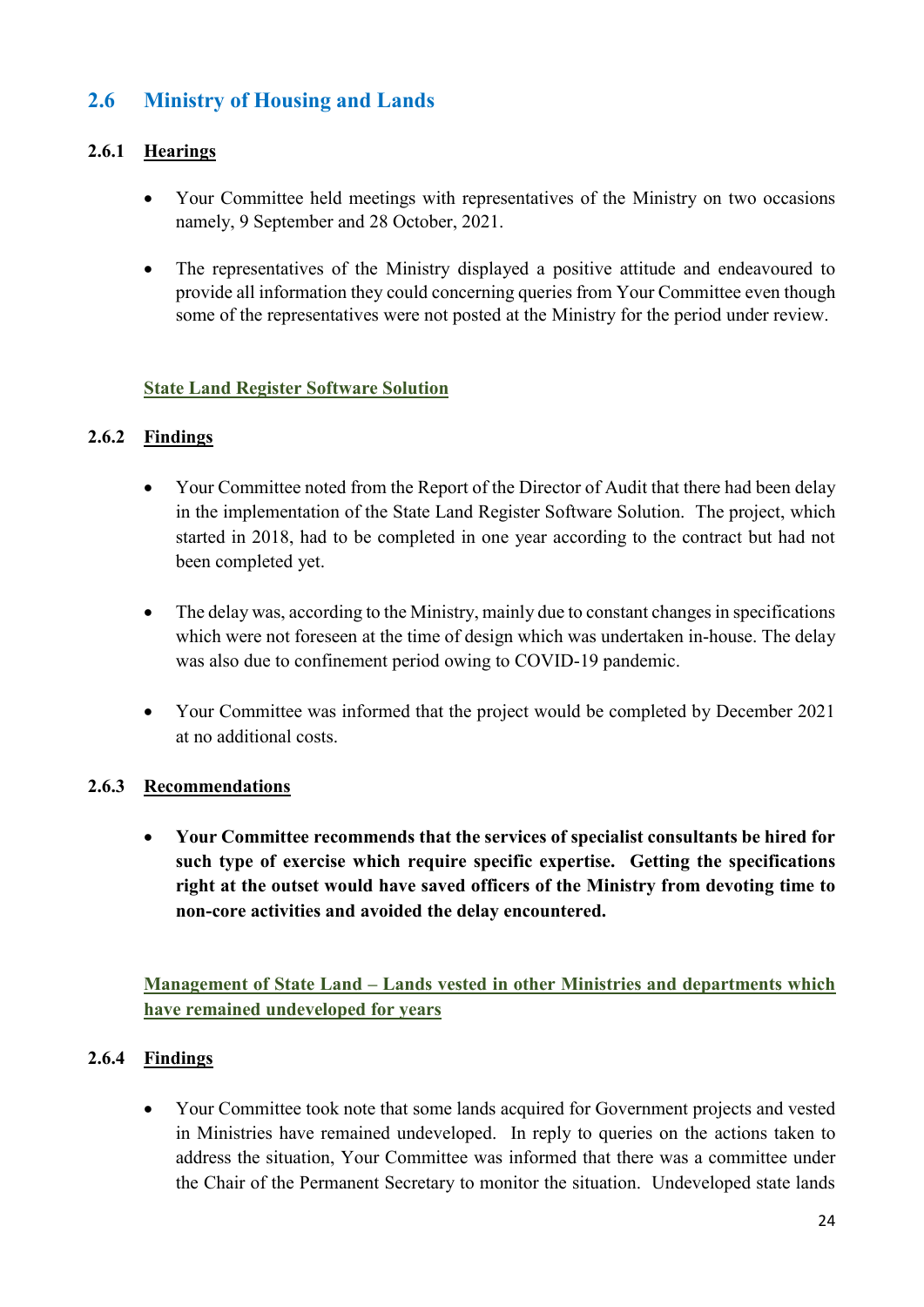are retrieved and kept in the land bank of the Ministry. In regard to private land acquired compulsorily, after compliance with section 31 of the Land Acquisition Act, the land is kept in the land bank of the Ministry whenever the project for which the land had been acquired does not materialise.

### **2.6.5 Recommendations**

 **There should be regular monitoring of lands vested in ministries and departments, whether State lands or private land purchased for public purpose and action taken for retrieval of undeveloped lands that could be put to other uses.**

#### **Land Acquisition - Processing time and payment of interest as a result of delay**

# **2.6.6 Findings**

- The Report of the Director of Audit Committee highlights the delay in processing acquisition of lands and the interest being paid as a result of these delays. Your Committee noted that for year 2018/2019, the Ministry disbursed Rs 876 million for land acquisition and Rs 137 million for payment of interest. Your Committee fully supports the findings of the Director of Audit.
- The Ministry elaborated on the various procedures and processes involved in land acquisition and their need to be in strict compliance with provisions of the Land Acquisition Act. Mention was made of other factors which are extraneous to the Ministry.
- Your Committee was informed of a committee at the level of the Ministry working on streamlining procedures and processes including proposals where there is need to amend the existing legislation with a view to reducing process time for land acquisition.
- Your Committee took note that there was a shortage of staff compared to the number of projects which were undertaken by Government, particularly, in regard to the Metro Express, construction of drains and the 12000 residential units projects.

# **2.6.7 Recommendations**

 **Your Committee recommends that all processes be reviewed for acquisition to be completed within the shortest time possible so that there is no incidence on the quantum of interest to be paid. Your Committee also recommends that the appointment of Notaries and time taken by them to finalise transactions be revisited. Your Committee also recommends that the manpower at the Ministry be looked into to ensure there is enough capacity to deliver on time.**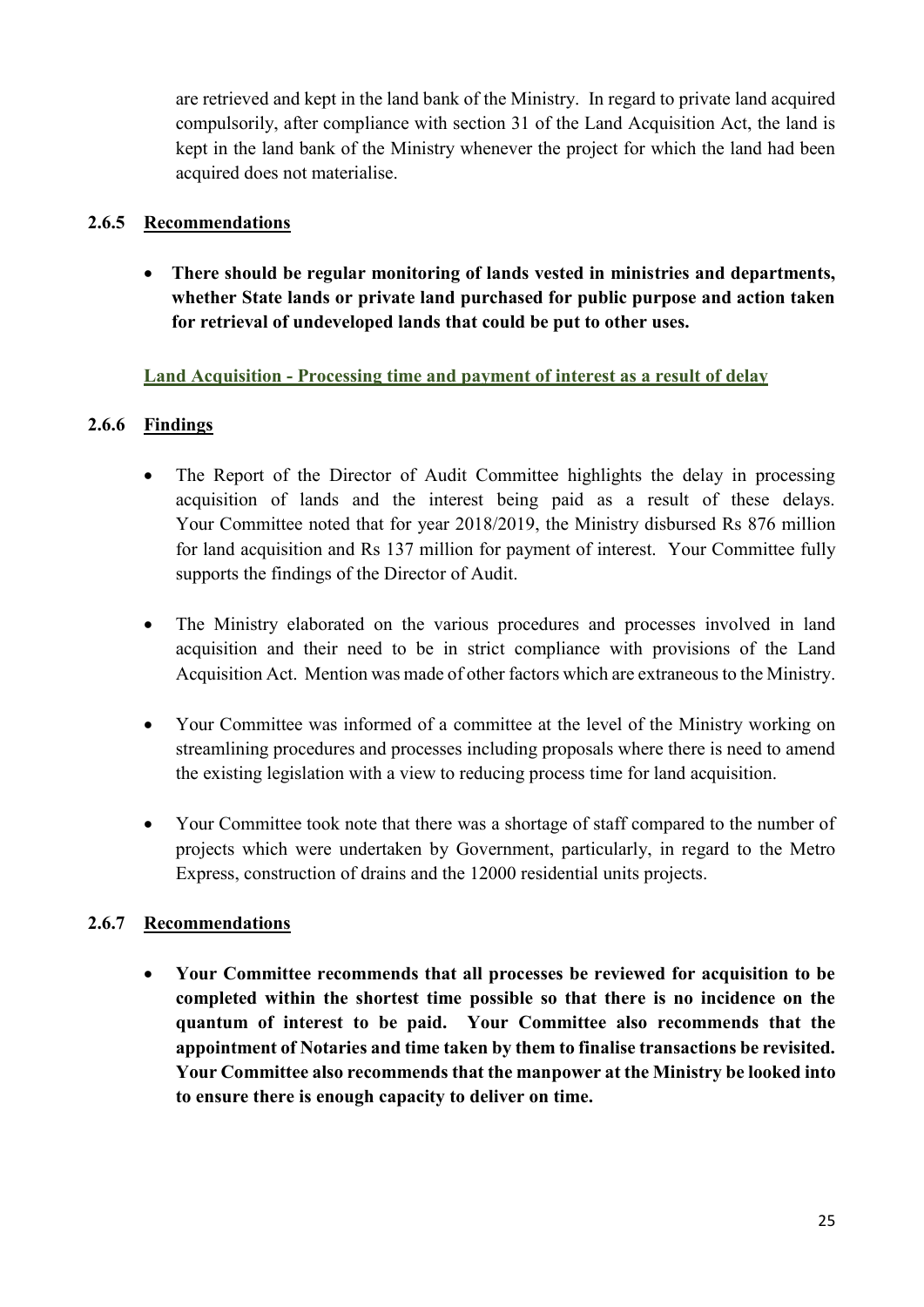# **Arrears of Revenue in respect of Leases on State Land Observations**

# **2.6.8 Findings**

- The criticism in the Report of the Director of Audit is essentially on the poor progress in the recovery of outstanding amount due to the Ministry of Housing and Lands in respect of leases on State land.
- Your Committee took note that the outstanding amount which was more than one billion rupees in year 2016 has been reduced to 585 million rupees in 2019.

# **2.6.9 Recommendations**

 **Your Committee recommends that there should be a dedicated Debt Recovery Unit or Enforcement Unit, as referred to in the Report of the Director of Audit, which is adequately staffed to deal specifically with debt recovery.**

# **Land Administration Valuation and Information Management System – (LAVIMS)**

# **2.6.10 Findings**

- The Report of the Director of Audit draws attention to the fact that the Cadastre and Valuation components of the LAVIMS had not been implemented despite an amount of US \$ 20 million, exclusive of maintenance costs, having been spent.
- Your Committee was informed by the Ministry that the revised project cost of the project was US \$ 20,481,894 excluding maintenance costs which amount to Rs 40 million per year and that LAVIMS was operational except for one module namely the Valuation Roll, renamed as the Cadastral Database. The Ministry also informed that this module had been completed and was being implemented.
- Your Committee took note that after thirteen years, the Ministry had, in view of latest technological development, started to work on a new LAVIMS 2.0 project.
- Your Committee also took note that a major part of the delay was attributable to the restrictions due to the COVID-19 pandemic and limited human resource capacity.

# **2.6.11 Recommendations**

 **The LAVIMS 2.0, if being implemented, should be completed within the shortest period possible to avoid obsolescence and cost overrun. The system should be accessible online to all relevant departments to ensure optimal use. Any module or component within the existing LAVIMS should be incorporated in the LAVIMS 2.0 to reduce costs.**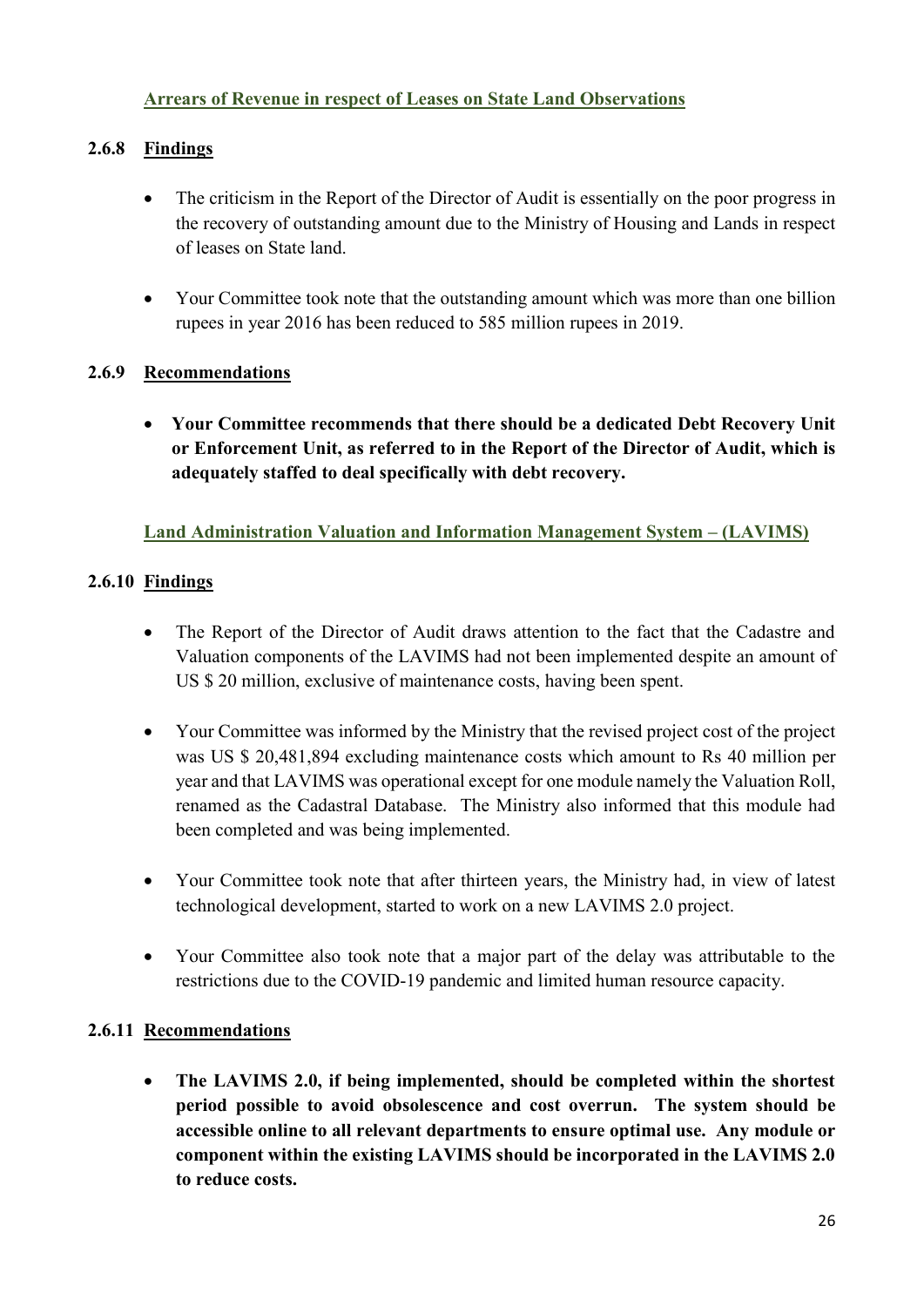### **Issue of Parcel Identification Number (PIN)**

# **2.6.12 Findings**

- The report has been critical in the way PINs are allocated and fees collected. The report also refers to inadequate control over the issue of PIN in respect of Morcellement Permits which resulted in loss of revenue to Government; and to the unit having recourse to manual vouchers rather than auto-generated voucher.
- Your Committee took note that applications for PINs are made online under provisions of the Cadastral Survey Act and are processed whereby PINs are automatically generated by the system. In regard to Morcellements, it is only after subdivision of land that same is inputted in the system which generates the PINs automatically after payment is made. Your Committee also took note that manual voucher, previously used only to round off figures when converting "perche into metre square" is no longer being used.
- With reference to the issue of fake morcellement permit, Your Committee took note that fake morcellement permit were issued through fraudulent means outside the system.
- The Ministry informed that since the implementation of the online system for application and issue of morcellement permit, the possibility of having fake morcellement permit has been practically impossible.

# **2.6.13 Recommendations**

 **Your Committee recommends that there is a mechanism within the system for crossverification by the Registrar-General's Department or any other relevant department whenever a transaction concerning a plot of land is carried out.**

# **Cost Sharing Mechanism – Les Salines, Black River Project**

# **2.6.14 Findings**

- In the absence of vehicular access, Government has invested some Rs 495 million as cost for infrastructure on the site to be recouped from lessees on a cost sharing basis. The report makes reference to one of the nine beneficiaries who did not settle his share of contribution whereby the Ministry had not been able to enforce payment from the defaulting beneficiary.
- Your Committee took note that the said company was in liquidation and that the advice of the Attorney-General's Office had been sought on the way forward.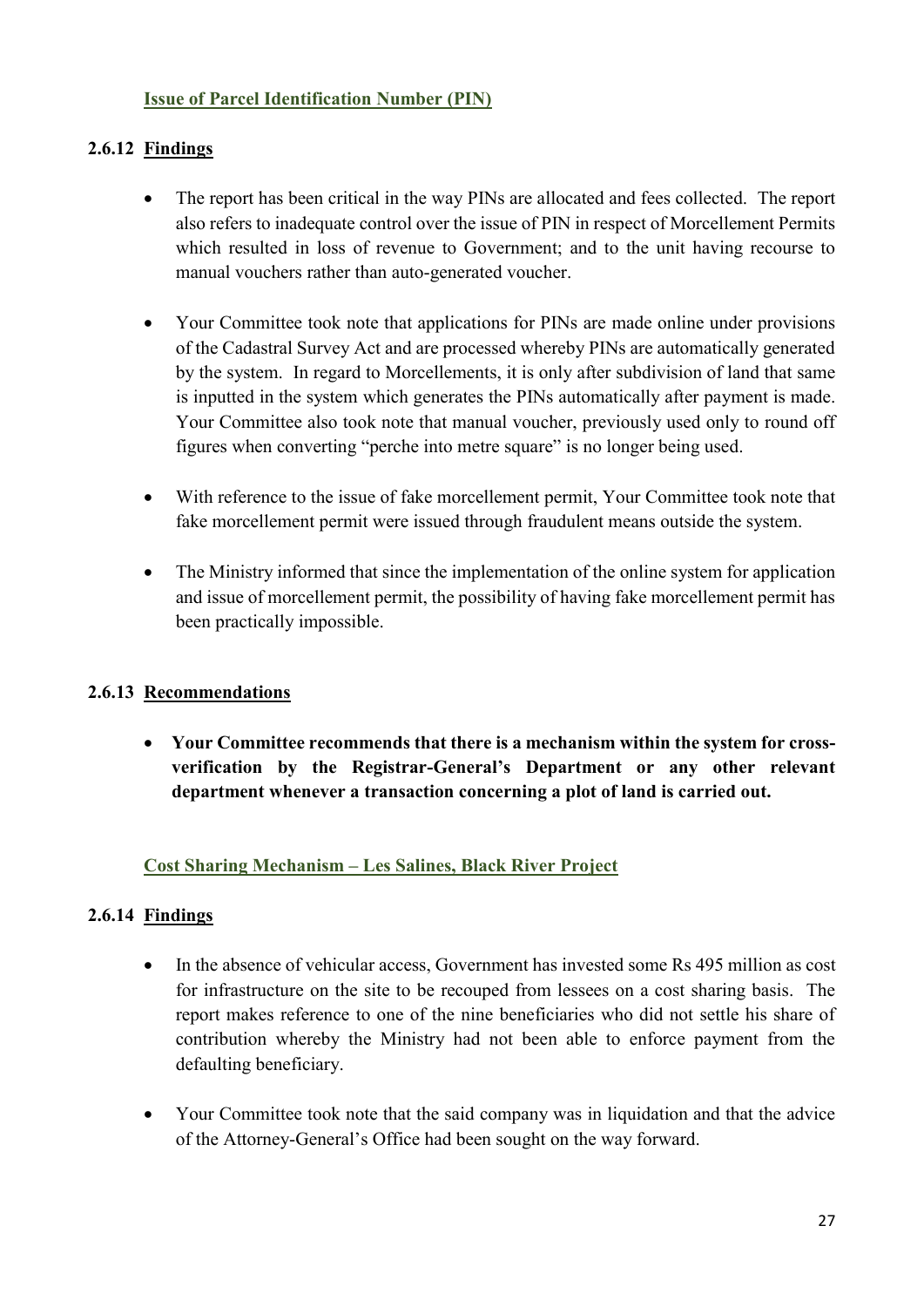### **2.6.15 Recommendations**

 **In view of the fact that public funds are involved, the Ministry of Finance, Economic Planning and Development is to consider the advisability of setting up a department with adequate staff for recovery of rental and any amount payable to Government following agreements.** 

# **Lease Administration – Lease to a Statutory Board, Employees Welfare Fund (EWF)**

# **2.6.16 Findings**

- The report makes mention of an industrial lease at Calodyne which expired in 2015 which, as at November 2019, had not been renewed on new terms and conditions including new annual rental as assessed by the Valuation Department to the tune of Rs 1.4 million annually.
- Your Committee took note that the lease had not been renewed due to the significant increase in annual rental from Rs 225,000 annually to Rs 1.4 million annually following a change in purpose.
- Your Committee is of the view that there is no formal mechanism for the settlement of disputes resulting in the loss of revenue to Government.

# **2.6.17 Recommendations**

 **The Ministry has to set up a proper mechanism to ensure that disputes are sorted out the soonest possible to avoid loss of revenue to Government in terms of interest foregone. If need be, amendment should be brought to the relevant sections of the existing legislations.** 

# **Service Level agreement between the Ministry and the NHDC**

# **2.6.18 Findings**

- The report refers to a Service Level Agreement between the Ministry and the NHDC Ltd to monitor the performance of the latter against deliverables, tasks and outcome.
- The report also refers to absence of internal audit examination carried out to ensure that the objectives of the Ministry are met.

#### **2.6.19 Recommendations**

 **Your Committee recommends that there is regular auditing coupled with an internal mechanism at the level of the Ministry to ensure that the NHDC Ltd delves according to set targets.**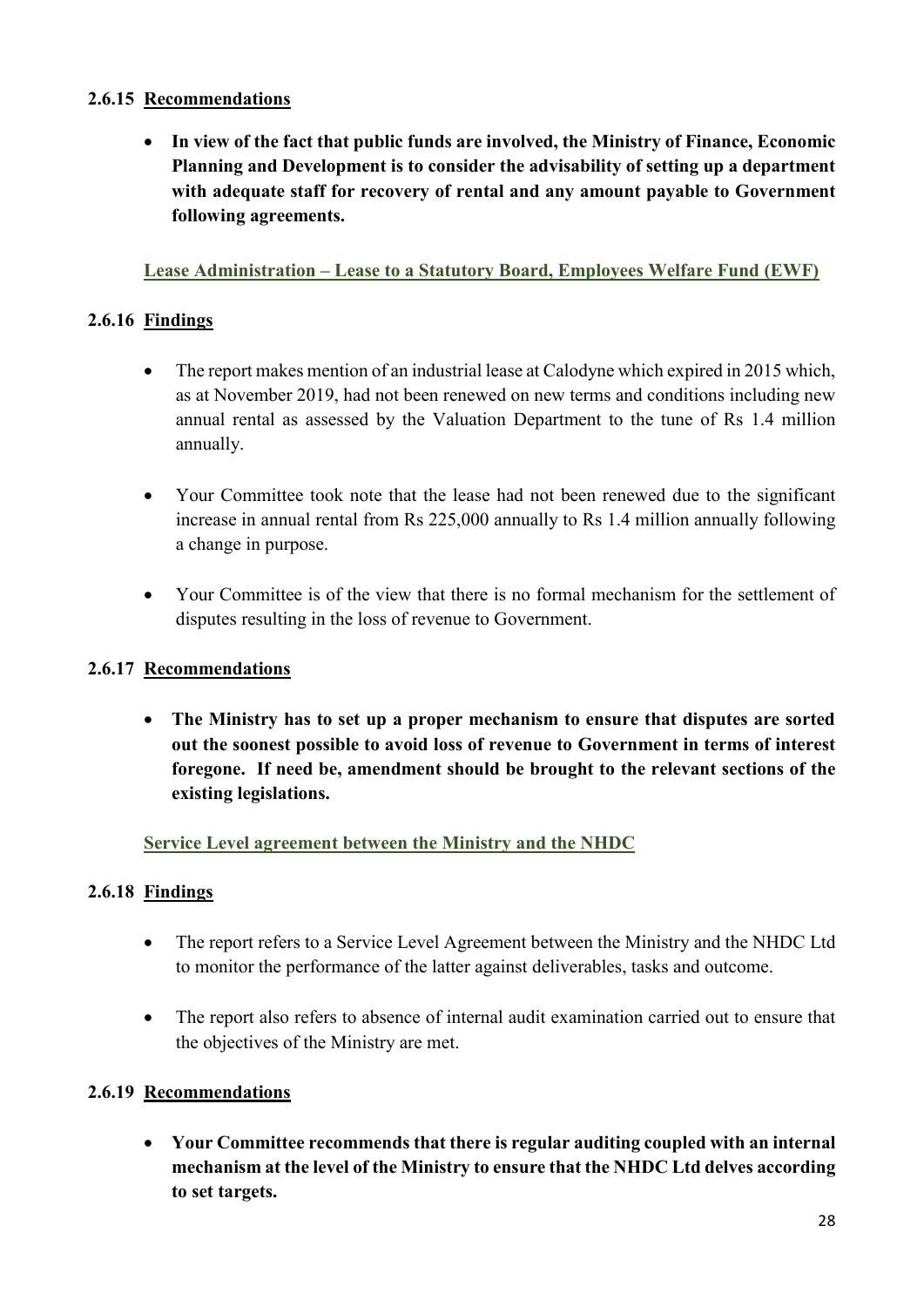# 2**.7 Ministry of Defence and Rodrigues (Police Service)**

# **2.7.1 Hearings**

- Your Committee met with the representatives of the Mauritius Police Force (MPF) on 3 occasions.
- The responsible officers attending the meetings with Your Committee have been responsive and did their utmost best to answer the queries of Your Committee.

# **2.7.2 Findings**

#### **Safe City Project**

- The Director of Audit highlighted in his 2019-2020 Report that the lease agreements between the MPF and Mauritius Telecom for the implementation of the Safe City Project had not been communicated to officers of the National Audit Office because of a nondisclosure clause in those agreements. If the Director of Audit is not given access to relevant documents, he cannot perform his constitutional duties under section 110(2) of the Constitution.
- Your Committee was informed that the MPF has now received legal advice from the State Law Office and officers from the National Audit Office have now been given access to all documents relating to the Safe City Project.
- In answer to a query by Your Committee as to how the MPF has ensured that procurement for this project was undertaken by the most competitive method of procurement available in the circumstances as required under the Public Procurement Act, the representative of the MPF replied that the services of Deloitte was enlisted and they carried out a comparison of prices and the equipment supplied. The Director of Audit has requested for a copy of that report prepared by Deloitte to ascertain that the contract prices were fair and reasonable.

#### **Procurement of Uniforms to the Mauritius Police Force**

 Your Committee noted with concern that the procurement for the uniforms had some irregularities. The MPF initially awarded the contract for the supply of both shirts and trousers to the same supplier. However, the MPF only took delivery of the shirts as the trousers did not meet the specifications. As a result, trousers had to be procured under emergency procedure process and in the meantime the old uniform also had to be procured.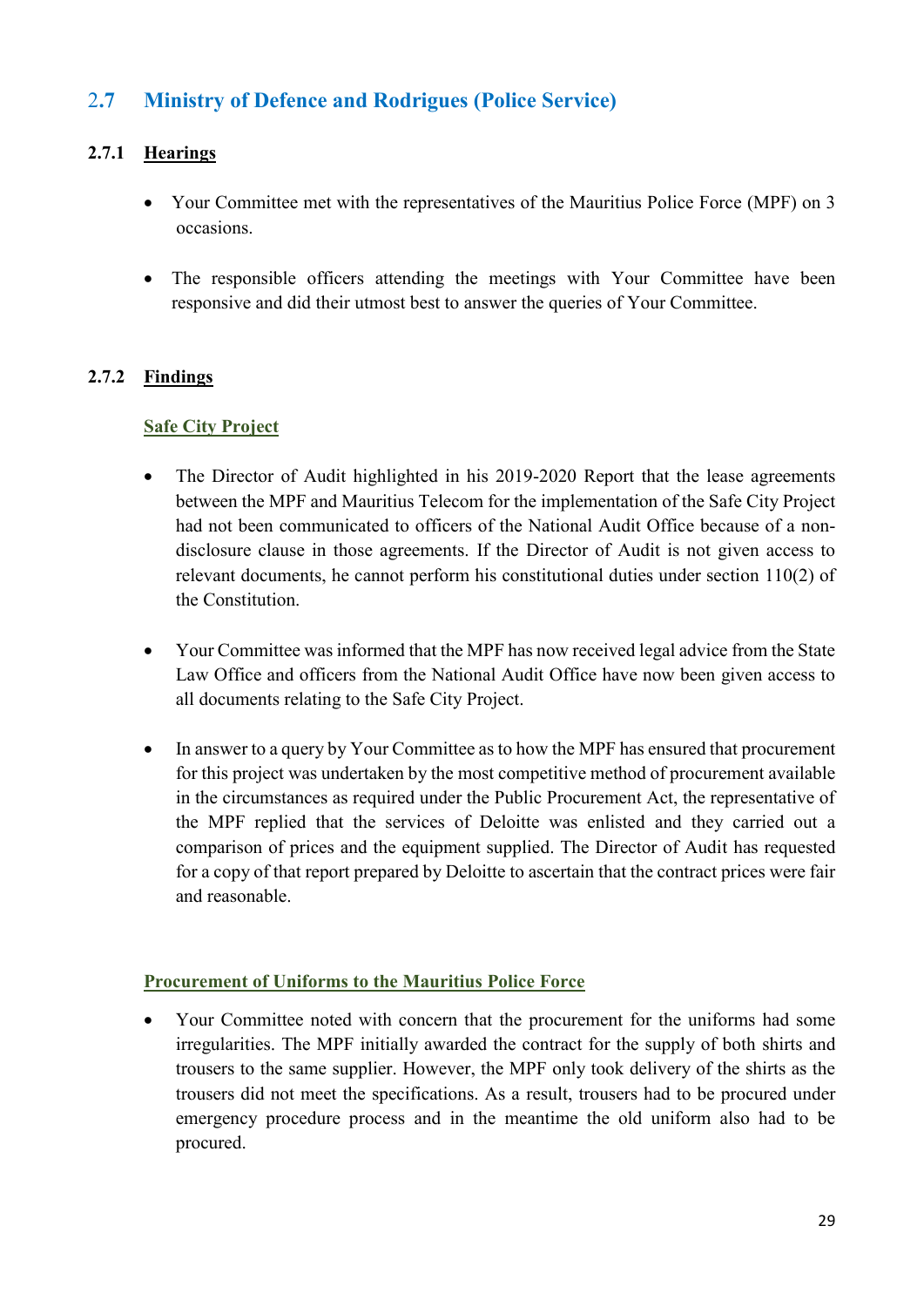- Resorting to Emergency procurement directly impacted on the unit price of the items sourced, leading to an extra disbursement amounting to Rs 3.4 million out of public funds.
- Your Committee noted with concern that no sanction had been taken against the supplier for failing to supply trousers which complied with the specifications within the time specified in the contract.

# **Repairs and Maintenance of Police Vehicles**

- Your Committee was informed that the MPF has recourse to the direct procurement method in awarding contract to nine local representatives for the repairs and maintenance of police vehicles. A sum of Rs 132 million has been spent on repair and maintenance by the MPF for period 2018-2019.
- Since Year 2015, the Procurement Policy Office stated that provision of service for repairs did not meet the condition for direct procurement and such method was not appropriate. However, Your Committee was informed that the directive from the Procurement Policy Office was revised in 2019 and the current practice is for maintenance services to be carried out by the local motor vehicle dealer.
- There has been recommendation to use the SMF workshop and resources to carry out repair and maintenance of police owned vehicles. A feasibility study is still outstanding.
- Your Committee believes that for minor repairs and servicing it may be more cost effective to have recourse to competitive bidding open to all service providers instead of direct procurement from local representatives.

# **Repairs and Maintenance of Aircrafts and Helicopters**

- The Maintenance of the Aircrafts and Helicopters is costly to the Mauritius Police Force in particular those relating to the Defender Aircraft, the Dhruv Helicopter and the Dornier Aircraft.
- Despite the huge investment to service the Aircraft, same is still grounded and the reason put forward to the huge investment in maintenance and reparation is to have a greater sales value at time of sales.
- Decision was taken to sell the aircraft in November 2018, but sold finally in December 2020 for Rs 6.9 million whereas the cost price of spare parts only was Rs 13.8 million.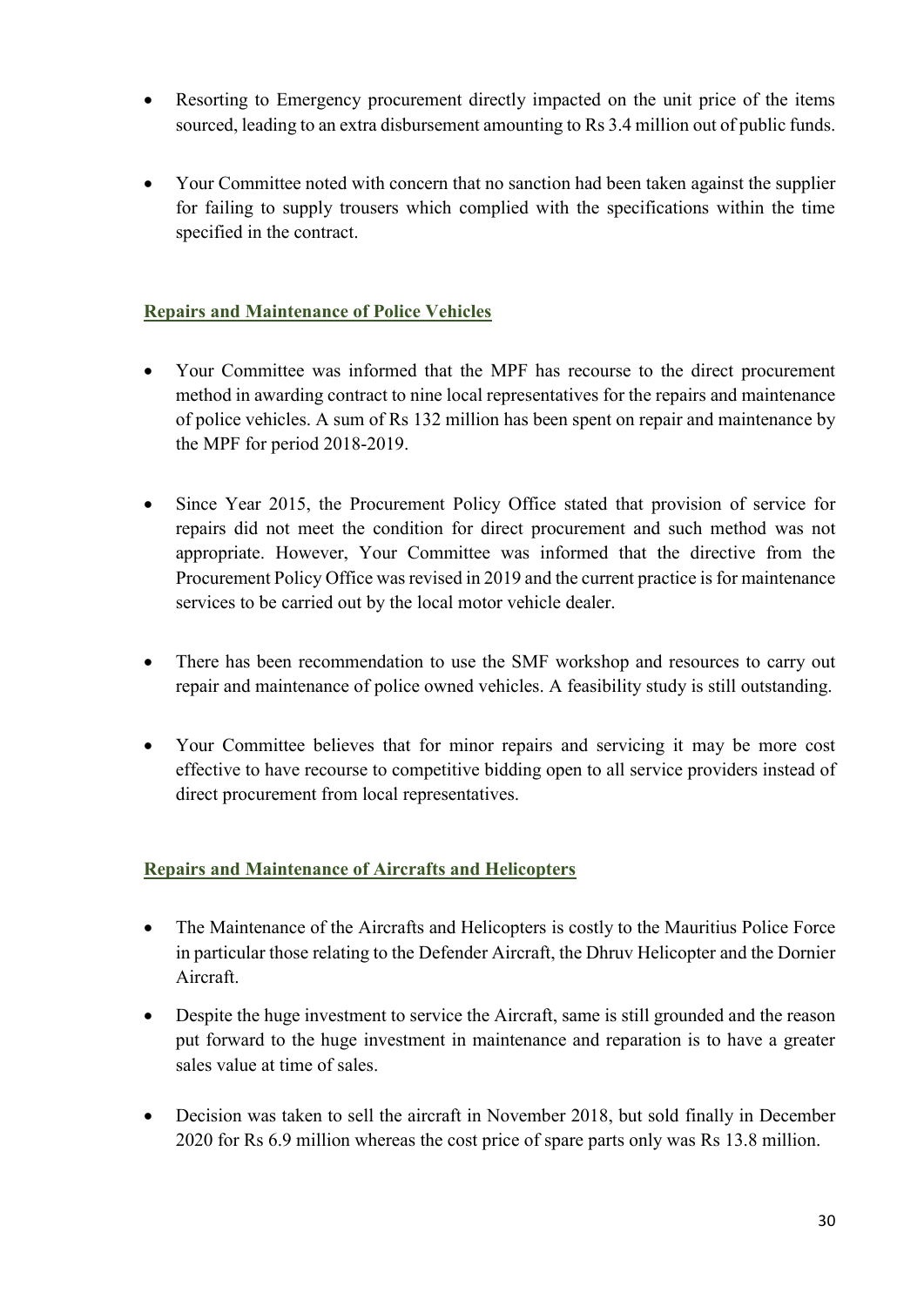- Spare parts donated by the Government of India were not compatible with the aircraft and still in stock.
- Rs 80 million worth of equipment has been purchased and kept in stock whereas there is no urgent requirement for such equipment and are again kept in stock.

# **Irregularity In Revenue Collection At The Northern District Headquarters**

- As far back as December 2014 the MPF was informed of an unexplained difference of Rs 33.2 million representing collections not banked. Up to now, only one police officer who was acting as revenue clerk has been interdicted in April 2015 and as of November 2020, Rs 1.7 million has been paid to that interdicted officer as salaries and rent allowance.
- Your Committee finds it unacceptable that almost seven years after the police has been made aware of a serious offence having been committed therefrom by presumably police officers, the enquiry is still ongoing. In the meantime, several officers working in the Northern Division have retired from service.
- Your Committee is even more surprised that despite the recommendations of the Departmental Board of Enquiry that disciplinary proceedings be initiated against the Manager, Financial Operations and the Chief Cashier and Senior Police Officers who acted as Divisional Commanders in the Northern Division over the period 2009 to 2014, absolutely no actions were taken against those officers. Your Committee is not satisfied by the excuse used by the representative of the MPF to the effect that no disciplinary actions can be taken unless and until the criminal case is closed.

# **2.7.3 Recommendations**

- **Your Committee is of opinion that the procurement of goods and services for the MPF should be conducted by properly trained procurement officers.**
- **To avoid unnecessary delays in the procurement exercise and especially in case of complex procurement there is a need to have a procurement department with officers of specialised management and finance cadre.**
- **The evaluation exercise should not be carried out by police officers who are already taken up by their police duties. A pool of retired police officers and other professionals should be constituted to sit on bid evaluation committees.**
- **The same principles should be observed when it comes to the disposal of assets as in the case of procurement of goods to ensure that the best price is obtained.**
- **Disciplinary actions should be taken against police officers who have been involved in misuse of public funds and the more so when criminal conduct is involved. The fact that there is an ongoing police investigation should not be an excuse not to take disciplinary actions against public officers.**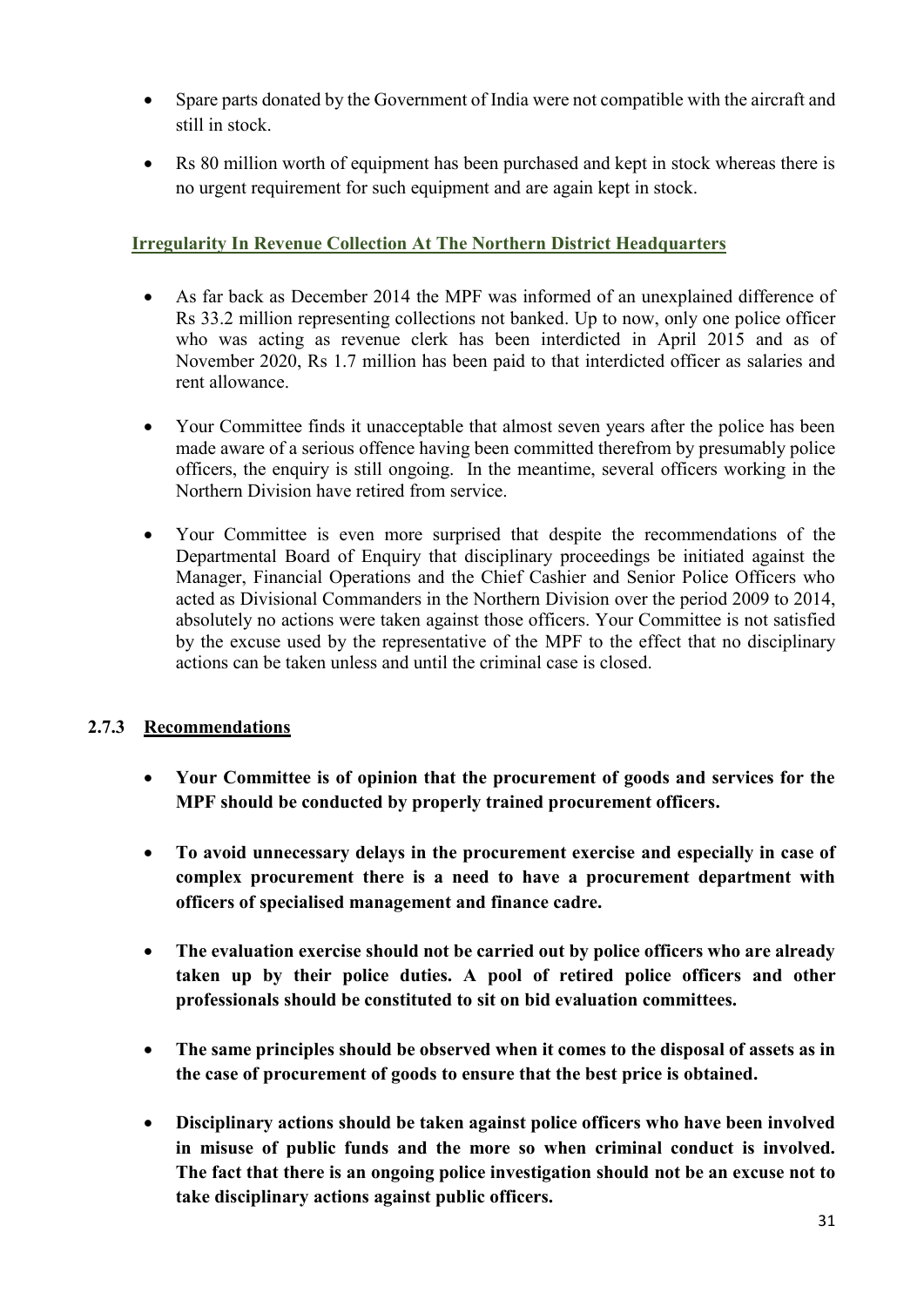# **3.0 MODEL LAW ON PUBLIC FINANCIAL MANAGEMENT**

- 3.1 The working of Your Committee coincided with the publication of the draft SADC Model Law on Public Financial Management which will be adopted by the SADC Parliamentary Forum's Plenary Assembly and will serve as a benchmark and guiding legal instrument for national Parliaments to reinforce their domestic legal framework on public financial management. SADC Member States will be required to incorporate the Model Law through amendments to the Constitution, finance laws, regulations or the Standing Orders and Rules of the National Assembly, as may be necessary.
- 3.2 The overarching objective of the SADC Model Law is to ensure that SADC national Parliaments are enabled to conduct their legislative, budgetary and oversight functions for public financial management in a way that is transparent, efficient and responsive to the needs of SADC citizens.
- 3.3 The SADC Model Law devotes a whole chapter to the Public Accounts Committee, to its composition, its role, its funding and powers. It requires the reports of the Director of Audit and of the Public Accounts Committee to be debated in Parliament.
- 3.4 The SADC Model Law envisages the setting up of a complaints portal where members of the public could make complaint to the Public Accounts Committee or provide information about any matter connected with public financial management. The Public Accounts Committee would then consider the complaints and information received and take such action in the exercise of their function as they consider appropriate. The law will have to be amended to protect any whistleblower who discloses any possible financial irregularities to the Public Accounts Committee.
- 3.5 The SADC Model Law also gives extensive powers to the Public Accounts Committee to enable it to call public officers to give oral or written evidence on any matter relating to its functions and makes it an offence for a person on whom a requirement is imposed to fail to comply with it as soon as is reasonably practicable, to the best of the person's ability, and in good faith. The Public Accounts Committee is given power to refer any matter to law enforcement agencies including anti-corruption agencies if they think appropriate.
- 3.6 With a view to ensuring proper public financial management, the SADC Model Law makes it an offence for a public official to misuse public funds. In particular, it will be an offence for any public officer who knowingly or recklessly incurs fruitless or wasteful expenditure from public funds or arranges or facilitates arrangement for fruitless or wasteful expenditure from public funds. Appropriate action should be taken for the recovery of public funds which have been misused.
- 3.7 Your Committee is of the opinion that incorporating the SADC Model Law will enable a better administration and supervision over the finances of the State.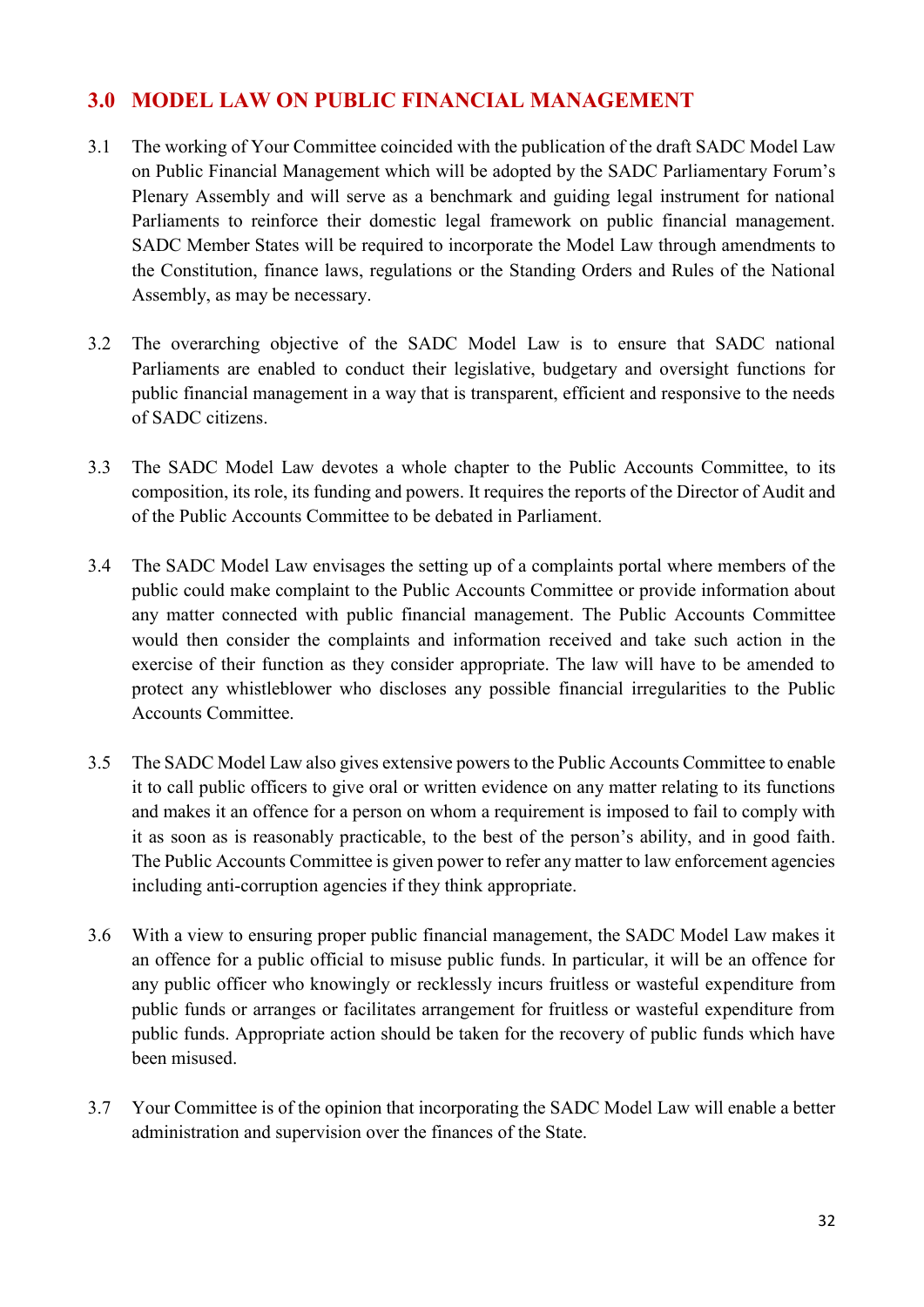# **4.0 CONCLUSION**

- 4.1 Every year the Director of Audit publishes a report highlighting various shortcomings which have significant impact on finances, resources and service delivery and which may adversely affect financial governance and controls if not corrected.
- 4.2 Every year the Public Accounts Committee deliberates on the report of the Director of Audit and calls upon Government officials to account for some of the shortcomings identified in that report.
- 4.3 However, the general perception is that the reports of the Director of Audit and of the Public Accounts Committee fall on deaf ears and no significant improvement is noted in the management of public finance.
- 4.4 Successive Public Accounts Committees have made recommendations in order to enhance, clarify and codify the powers of the Committee so as to increase further its effectiveness. Again to no avail.
- 4.5 Your Committee is of the view that the reports of the Director of Audit and of the Public Accounts Committee should be debated in Parliament as envisaged in the SADC Model Law.
- 4.6 Your Committee also believes that there is an urgent need to change the mind-set and attitude of some of the public officers who deal with public funds. Those who are entrusted with public funds should be accountable for their actions or inactions in order to improve public financial management.
- 4.7 Your Committee recommends that appropriate legislative changes be brought to sanction public officers who misuse or facilitate the misuse of public funds.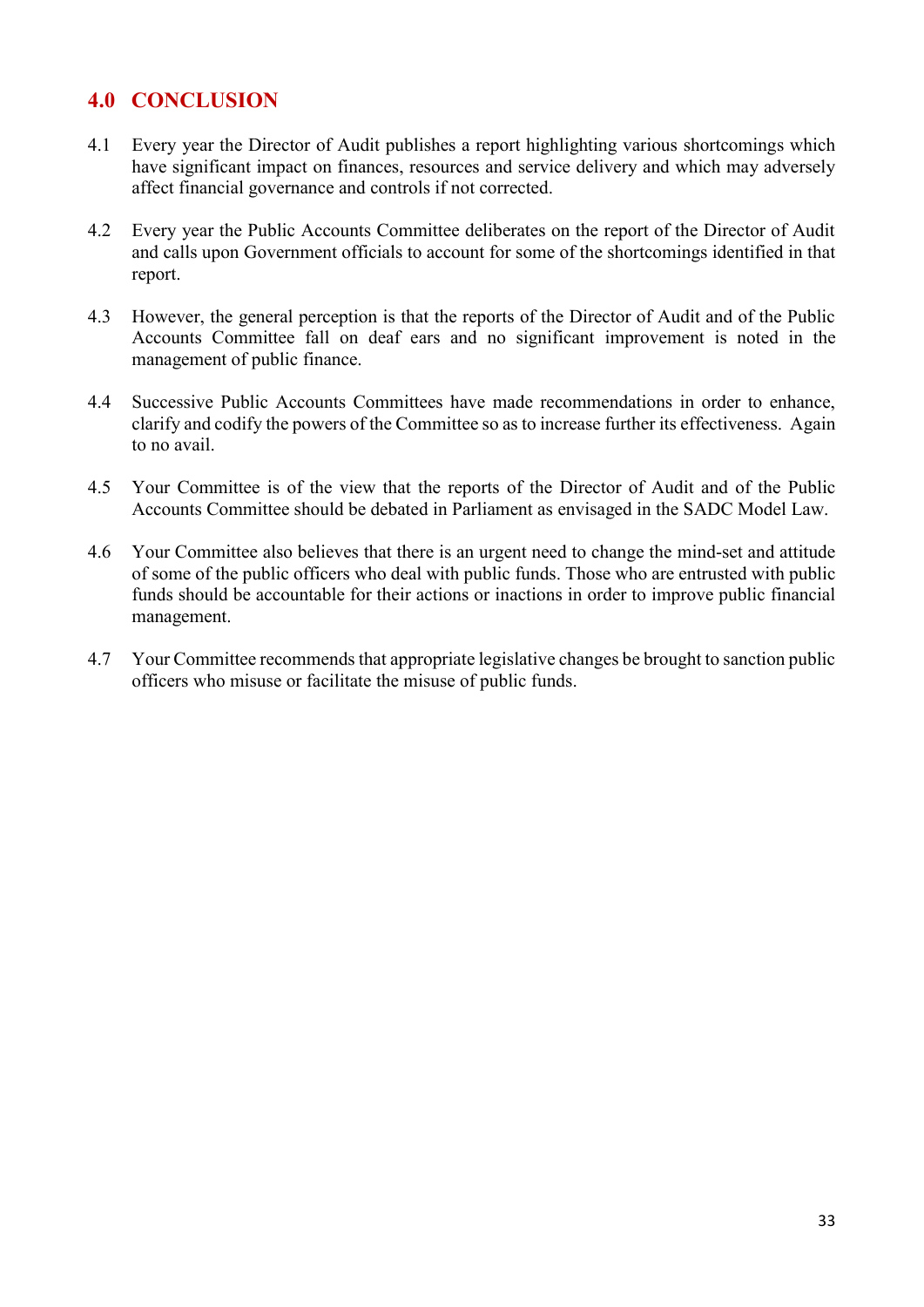# **5.0 ACKNOWLEDGEMENT**

- 5.1 Your Committee is grateful to **all** of its members who have actively participated in the various meetings of Your Committee and in drafting this report. Your Committee takes strong exceptions to reports published in the press at some point to the effect that certain members were apparently boycotting the meetings of Your Committee when nothing can be further from the truth. All members of Your Committee acted as a team in discharging their functions to the best of their abilities in an impartial manner.
- 5.2 Your Committee would like to place on record its appreciation for the collaboration it received from the Director of Audit, officers of the National Audit Office, officers from various ministries, the Accountant General's Department and Procurement Policy Office, who deponed before Your Committee.
- 5.3 Your Committee would also like to thank the Clerk of the National Assembly, the officers from the clerk's office and staff from the National Assembly for their support and guidance.

**Honourable Muhammad Reza Cassam Uteem, MP Chairperson of the Public Accounts Committee 10 March 2022**